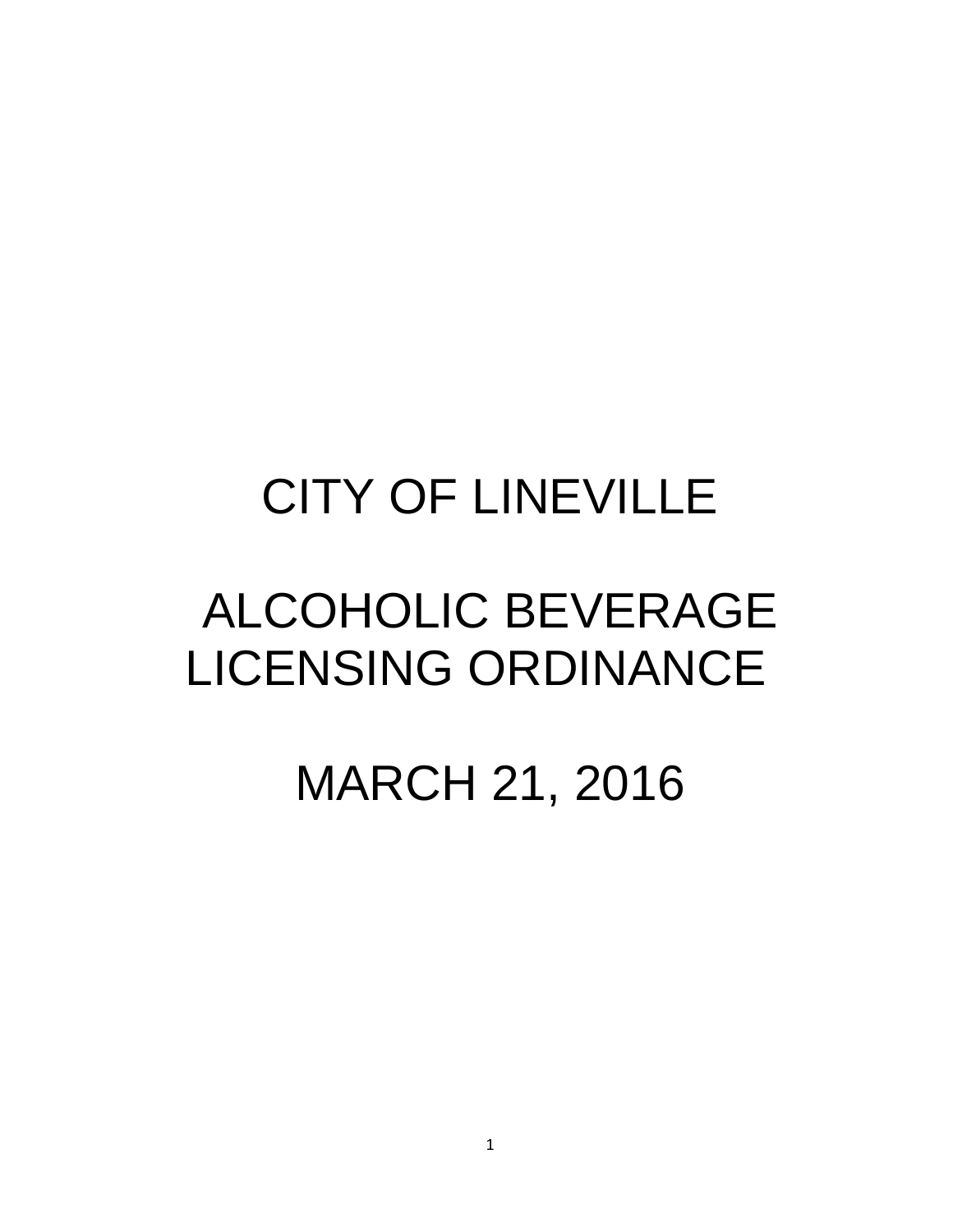## TABLE OF CONTENTS

- Section A. Short Title
- Section B. Purpose
- Section C. Authority
- Section D. Jurisdiction of Ordinance
- Section E. Zoning Districts Where Licensing Permitted

## **ALCOHOLIC BEVERAGES**

- Section 1. Definitions
- Section 2. Scope of Ordinance
- Section 3. License Required
- Section 4. License
- Section 5. License fees or taxes Schedule
- Section 6. Bond of licensee
- Section 7. Records to be kept; availability for inspection
- Section 8. Filing of reports
- Section 9. Due dates; delinquent dates; penalties; proration
- Section 10. Compliance with fire prevention and building codes
- Section 11. Compliance with zoning regulations, types of license
- Section 12.. Responsible Vendor Program
- Section 13. Authorized hours
- Section 14. Sales to certain persons
- Section 15. Possession by minor
- Section 16. Misrepresentation of age of minor
- Section 17. Delivery of beverages in properly marked vehicles
- Section 18. Packaging of Beverages
- Section 19. Signs advertising alcoholic beverages at places of business
- Section 20. Sale or consumption in public places
- Section 21. Open containers

Section 22. Consuming alcoholic beverages in state liquor store or offpremises licensed establishment.

Section 23. Sale at unlicensed premises

Section 24. Order on premises; reports of assaults; affrays, etc.; certain conduct prohibited.

Section 25. Identification card required for managers or bartenders employed by licensee.

Section 26. Duties and responsibilities of the person in charge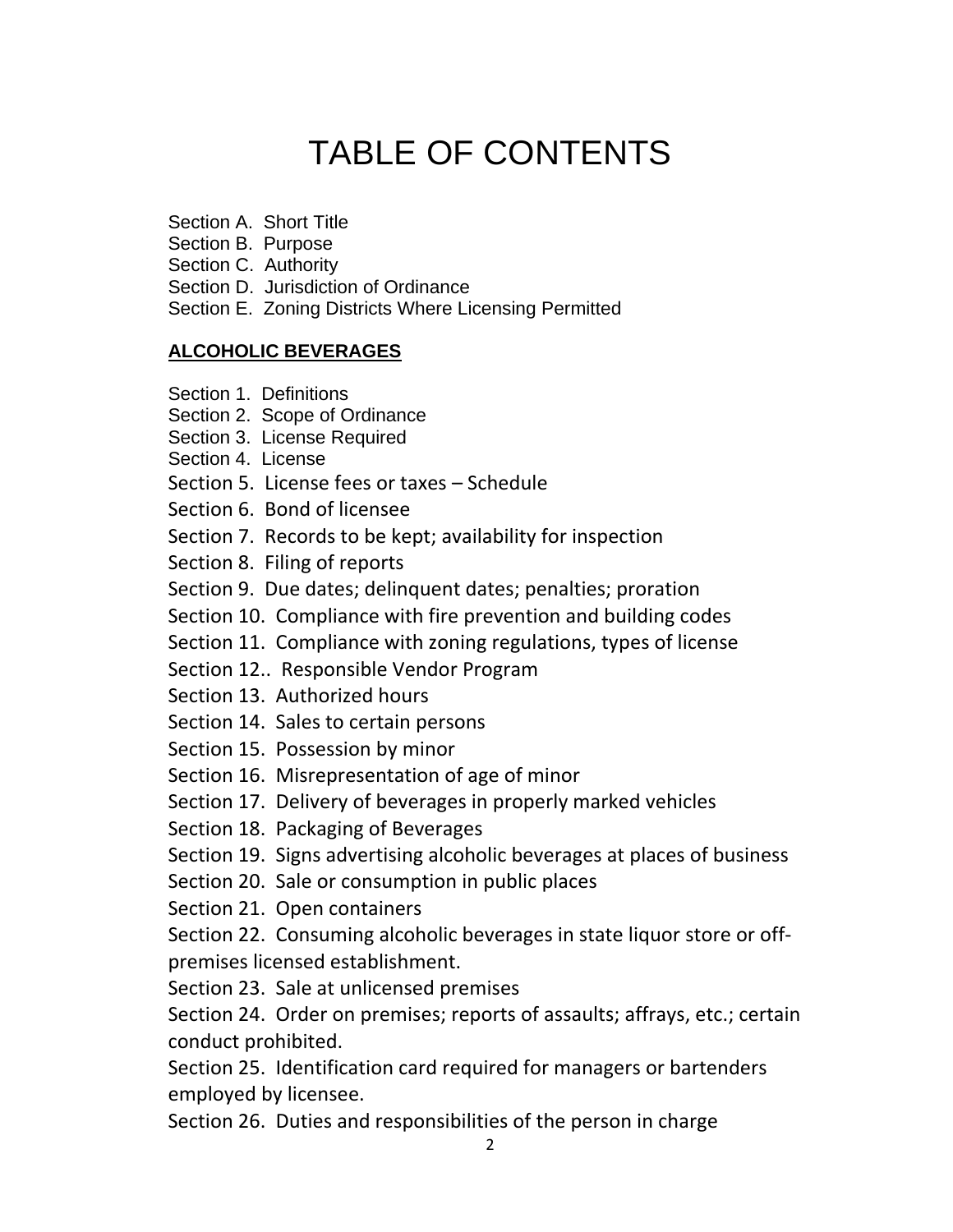Section 27. Penalties

- Section 28. Application of Municipal Code and Ordinances
- Section 29. Severability
- Section 30. Ordinance Replacement
- Section 31. Effective date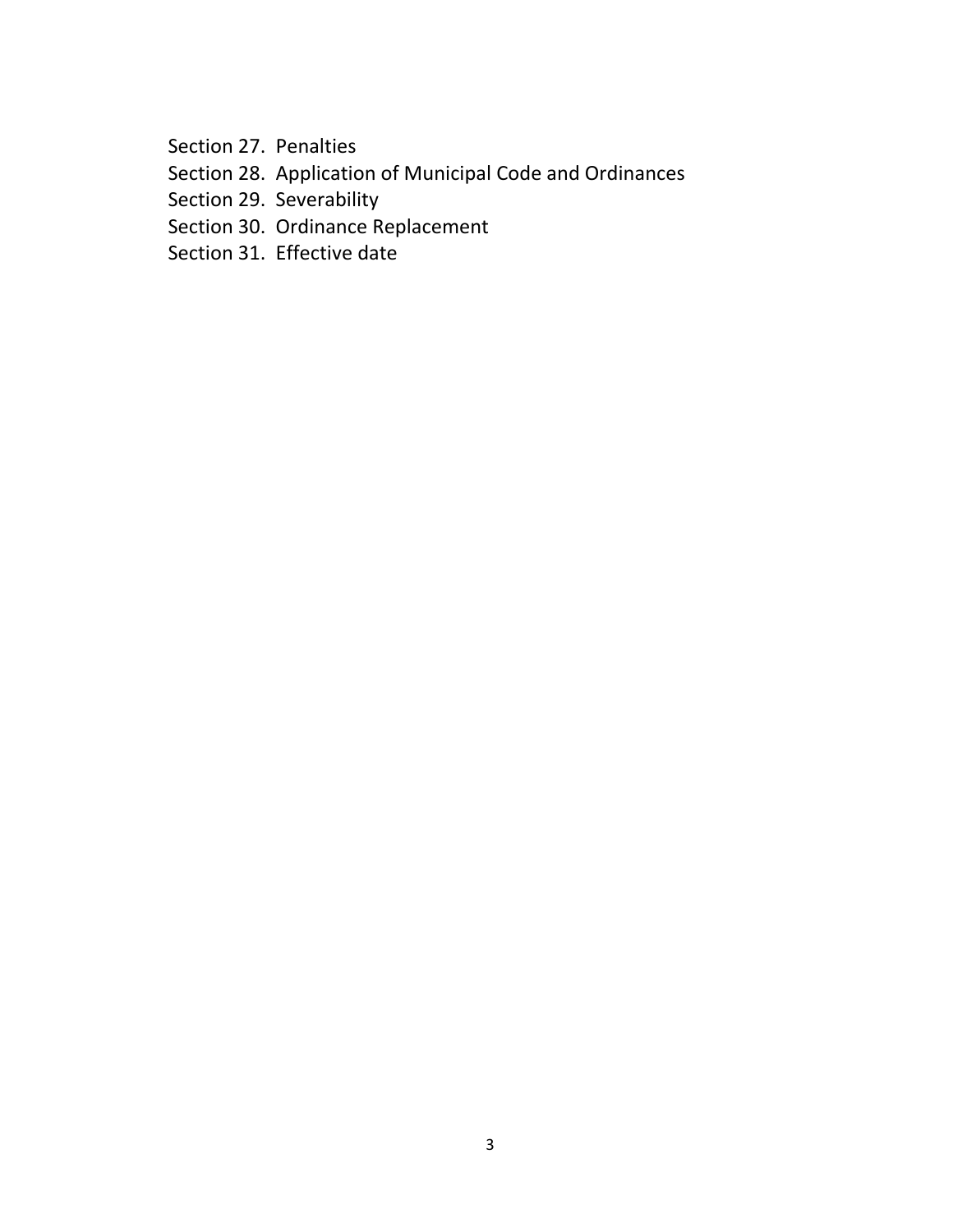#### **Section A. Short Title**

## This ordinance shall be known as and may be cited as the **"City of Lineville Alcoholic Beverage Ordinance."**

#### **Section B. Purpose**

This ordinance is enacted for the purposes, among others, of promoting the general health, safety, and welfare of the City, of establishing reasonable standards for the regulation and control of the sale, delivery, and consumption of alcoholic beverages, and of protecting and preserving certain areas, through reasonable consideration, among others, to the character of the areas and their peculiar suitability for particular uses, to the congestion in the roads and streets, all with the general view of promoting desirable living conditions and sustaining stability of neighborhoods and property values, and to the prevention of undesirable persons from engaging in or having any interest in alcoholic beverages. This ordinance shall be construed as an exercise by the City of the police power of the state delegated to the City for the regulation of traffic in alcoholic beverages within the City as provided by the applicable provisions of the laws of the State of Alabama.

#### **Section C. Authority**

This ordinance is established in pursuance of the authority conferred unto the City of Lineville by The Alcoholic Beverage Licensing Code, §28-3A-1 et. Seq., Code of Alabama 1975.

#### **Section D. Jurisdiction of Ordinance**

The requirements and standards contained in this Ordinance shall apply to all areas within the corporate boundaries of the City of Lineville.

#### **Section E. Zoning Districts Where Licensing Permitted**

- **1.** Licenses for the sale of alcoholic beverages shall only be issued to premises located in the following zones. Zoning is covered in Section 11:
	- **a.** B-1 **b.** B-2 **c.** B-3

#### **2.** EXCEPTIONS:

**a.** A Special Event license may be issued outside of the above mentioned zones upon approval by the City Council. This determination shall be made on a case by case basis. The City Council shall consider the character of the person or individual applying for the Special Event license, the character of the area in which the individual wishes to host the event, any negative effects that the issuance of the license may cause to the area and the concerns, if any, of the residents of the area that the event is to be hosted in.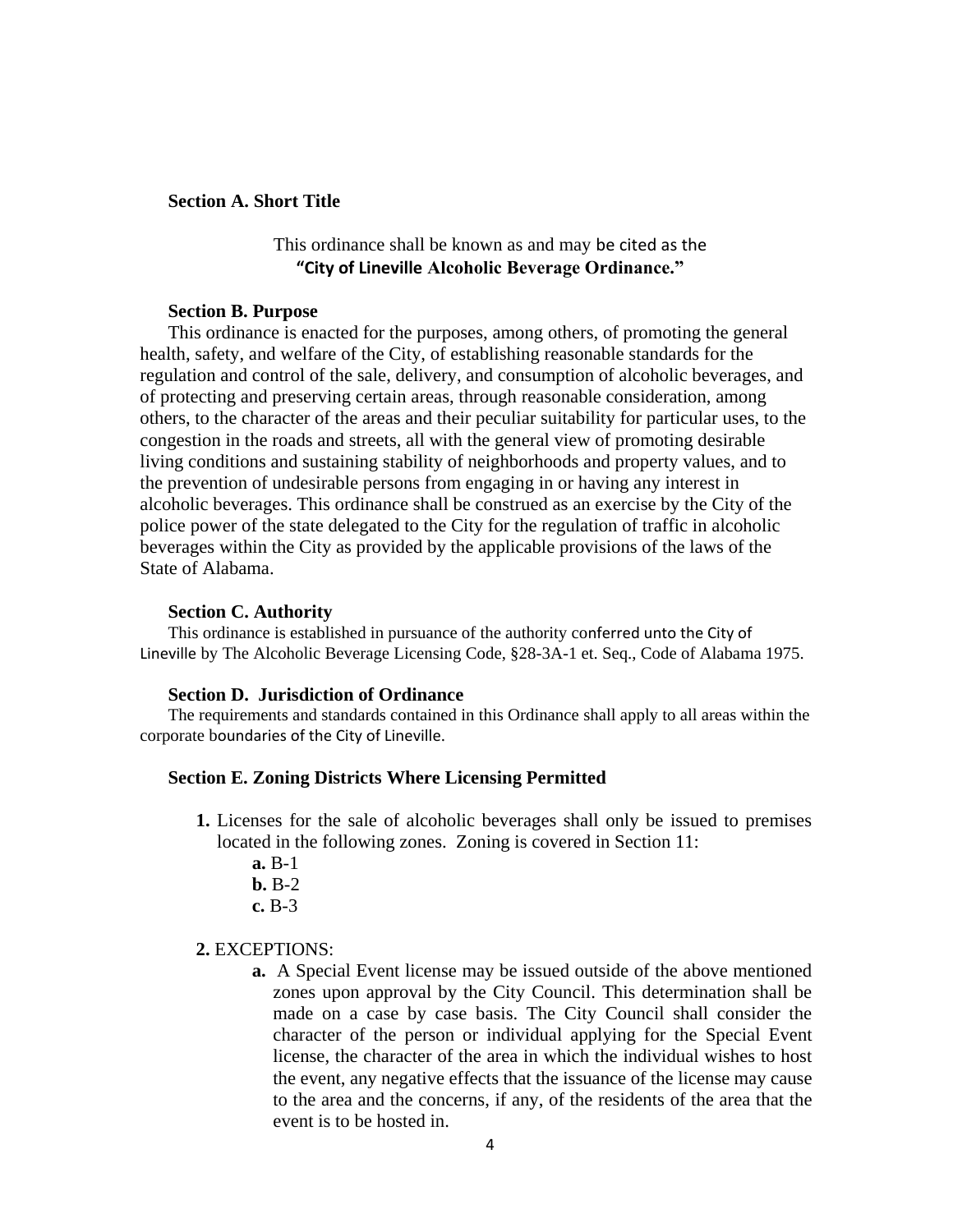#### **ALCOHOLIC BEVERAGES**

#### **Section 1. Definitions.**

Whenever used herein, the following words and phrases shall have the meanings herein specifically ascribed to them:

*Alcoholic beverage:* Any alcoholic, spirituous, vinous, fermented, or other alcoholic beverage, or combination of liquors and mixed liquors, a part of which is spirituous, vinous, fermented, or otherwise alcoholic, and all drinks or drinkable liquids, preparations or mixtures intended for beverage purposes which contain one-half of one percent or more of alcohol by volume, and shall include liquor, beer and wine, both fortified and table wine.

*Association:* A partnership, limited partnership, or any form of unincorporated enterprise owned by two or more persons.

*Beer or Malt or Brewed Beverages:* Any beer, lager beer, ale, porter, malt, draft beer or brewed beverage or similar fermented malt liquor containing one-half of one percent or more of alcohol by volume and not in excess of five percent of alcohol by weight and six percent by volume, by whatever name the same may be called.

*Board:* The state alcoholic beverage control board.

*Code:* The Alabama Alcoholic Beverage Licensing code, set out in Code of Alabama. 1975, title 28 chapter 3A.

*Carton:* The package or container or containers in which alcoholic beverages are originally packaged for shipment to market by the manufacturer or its designated representatives or the importer.

*Container:* The single bottle, can, keg, bag, or other receptacle, not a carton, in which alcoholic beverages are originally packaged for the market by the manufacturer or importer and from which the alcoholic beverage is consumed by or dispensed to the public.

*Engaged in business:* A person shall be deemed engaged in business within the corporate limits if that person has a fixed place of business within the corporate limits, or if, pursuant to agreement of sale, express or implied, that person delivers any alcoholic beverage, beer or wine within the corporate limits, or if that person performs,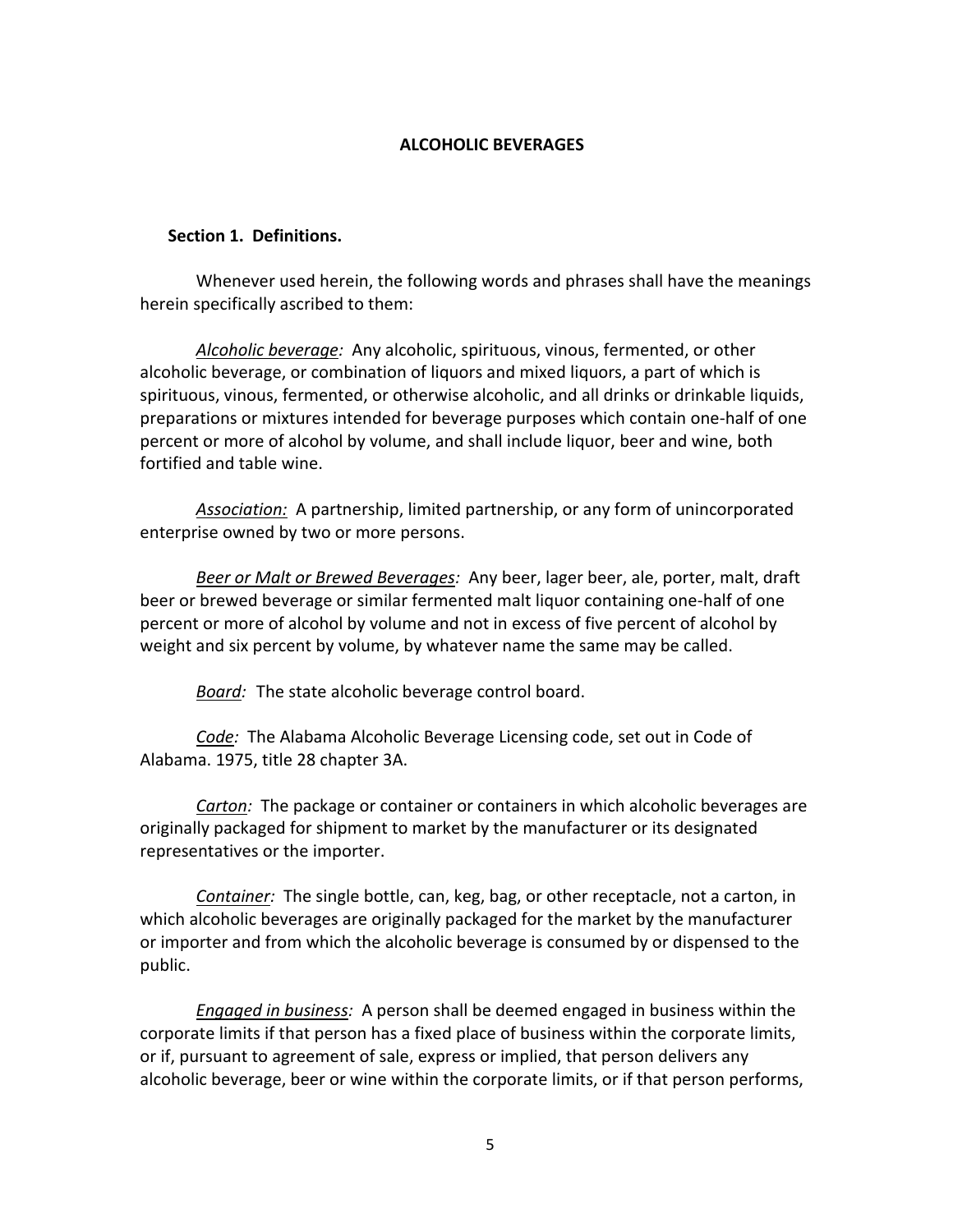within the corporate limits, any act authorized to be done only by the holder of any license issued by the board.

*Fixed place of business:* Any place where any alcoholic beverage, wine or beer is kept or stored for sale or delivery.

*Grocery store:* A retail establishment whose primary function is the sale of packaged or unprepared food and grocery items for consumption off the premises and whose annual gross sales of alcoholic beverages do not exceed ten percent (10%) of its total gross sales and whose floor space is at least five thousand (5,000) sq. ft.

*Licensee:* Any person licensed by the city council to sell liquor, wines, or malt and brewed beverages under the terms of this ordinance.

*Liquor:* Any alcoholic, spirituous, vinous, fermented, or other alcoholic beverage, or combination of liquors and mixed liquor, a part of which is spirituous, vinous, fermented, or otherwise alcoholic and all drinks or drinkable liquids, preparations or mixtures, intended for beverage purposes which contain more than one-half of one percent or more of alcohol by volume, except beer and table wine.

*Meal:* A diversified selection of food some of which is not susceptible of being consumed in the absence of at least some articles of tableware and which cannot be conveniently consumed while one is standing or walking about.

*Person:* Every natural person, association, or corporation. Whenever used in a clause prescribing or imposing a fine or imprisonment, or both, such term as applied to "association" shall mean the partners or members thereof and as applied to "corporation" shall mean the officers thereof, except as to incorporated clubs, the term "person" shall mean such individual or individuals who, under the bylaws of such club shall have jurisdiction over the possession and sale of liquor therein.

## *Private club:*

(1) *Class I only:* A corporation or association organized or formed in good faith by authority of law and which must have at least one hundred fifty (150) paid-up members. It must be the owner, lessee, or occupant of an establishment operated solely for the objects of a national, social, patriotic, political or athletic nature or the like, but not for pecuniary gain, and the property as well as the advantages of which, belong to all the members and which maintains an establishment provided with special space and accommodations where, in consideration of payment, food with or without lodging is habitually served. The club shall hold regular meetings, continue its business through officers regularly elected, admit members by written application, investigation and ballot and charge and collect dues from elected members.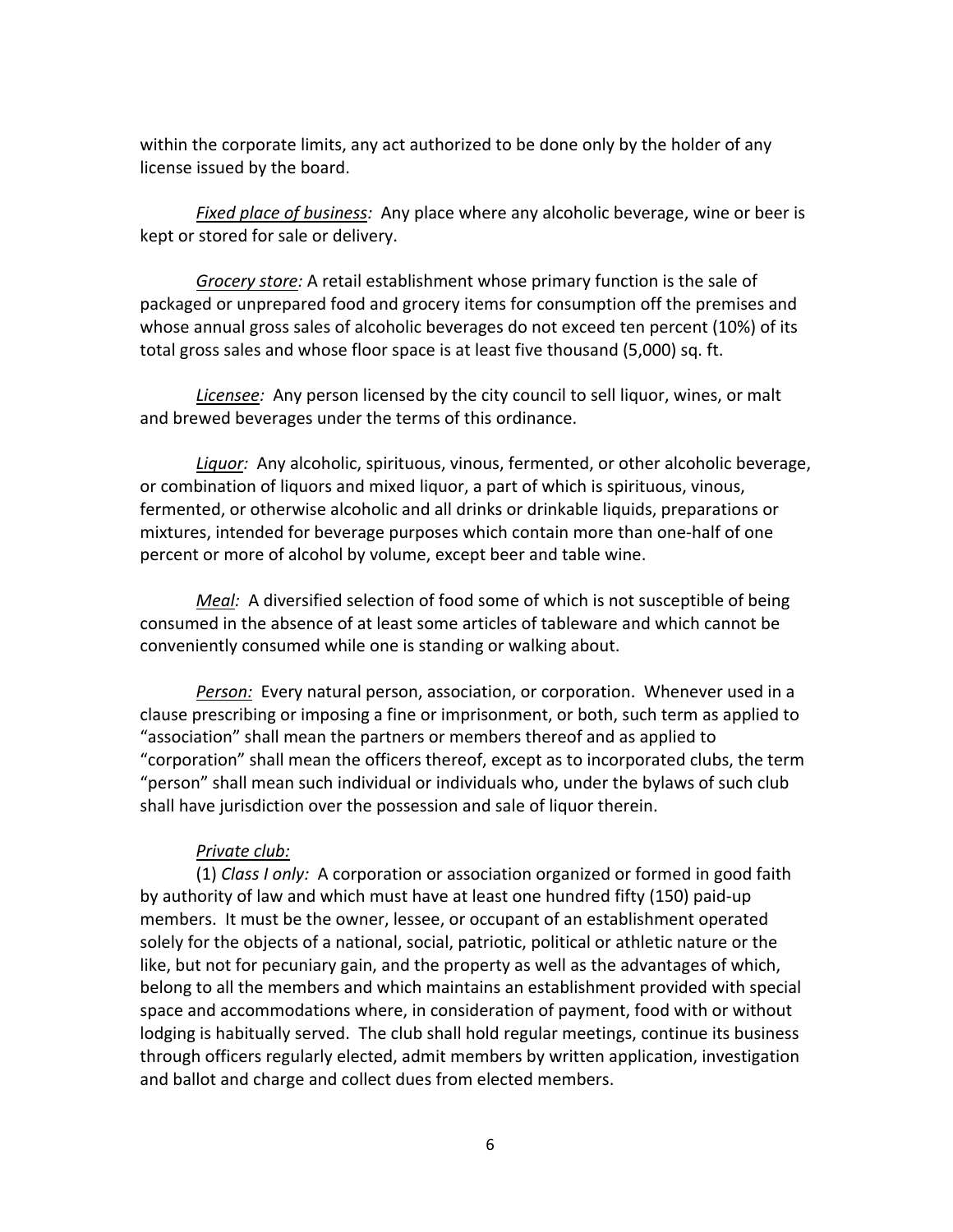*Public Place:* Any place or gathering which the public generally attends or is admitted to either by invitation, common consent or right, or by payment of any admission or other charge, and without limiting the foregoing, shall include any streets, alleys, sidewalks, public easements, or right-of-ways, parking lots designed for use by the general public, public buildings, buildings which are open to the public including but not limited to school buildings or grounds, parks and libraries, places where school related and recreational games or contests are held, any theater, auditorium, show, skating rink, dance hall or other place of amusement or any club, provided that such term shall not mean or include premises which have been duly licensed under the ordinances of the city and the laws of the state for sale or consumption of such beverages and provided that with consent of the city council a private gathering may not be included within the meaning of public place with respect to the owners, occupants or lessees of such premises or place or to any persons specifically invited therein: provided, that such term shall not mean or include premises which have been duly licensed by the city for sale thereon of such beverages.

*Restaurant:* A reputable place licensed as a restaurant, operated by a responsible person of good reputation and habitually and principally used for the purpose of preparing and serving meals for the public to consume on the premises and which meets the following additional requirements:

(1) At least one (1) meal per day shall be served at least five (5) days a week, serving every business day, with the exception of holidays, vacations, and periods of redecorating;

(2) Such place shall be duly licensed by the board for the sale of liquor for onpremises consumption; and

(3) The serving of such food or meals shall constitute the principal business of such establishment, with the serving of liquor, malt or brewed beverages, wines or other alcoholic beverages being only an incidental part of such business. During any ninety-day period, the gross receipts from the serving of meals and food shall constitute more than fifty (50) percent of the gross receipts of the business.

*Retail, off premises, package liquor store* means a place at which alcoholic beverages are offered for off-premises consumption which is operated by a responsible person of good reputation and which meets the following additional requirements:

(1) Such place shall be duly licensed by the ABC board of the State for the sale of liquor for off-premises consumption. The licensee must have a minimum of five hundred (500) square feet of floor space for the display and sales of alcoholic beverages. The square footage required in this subsection shall not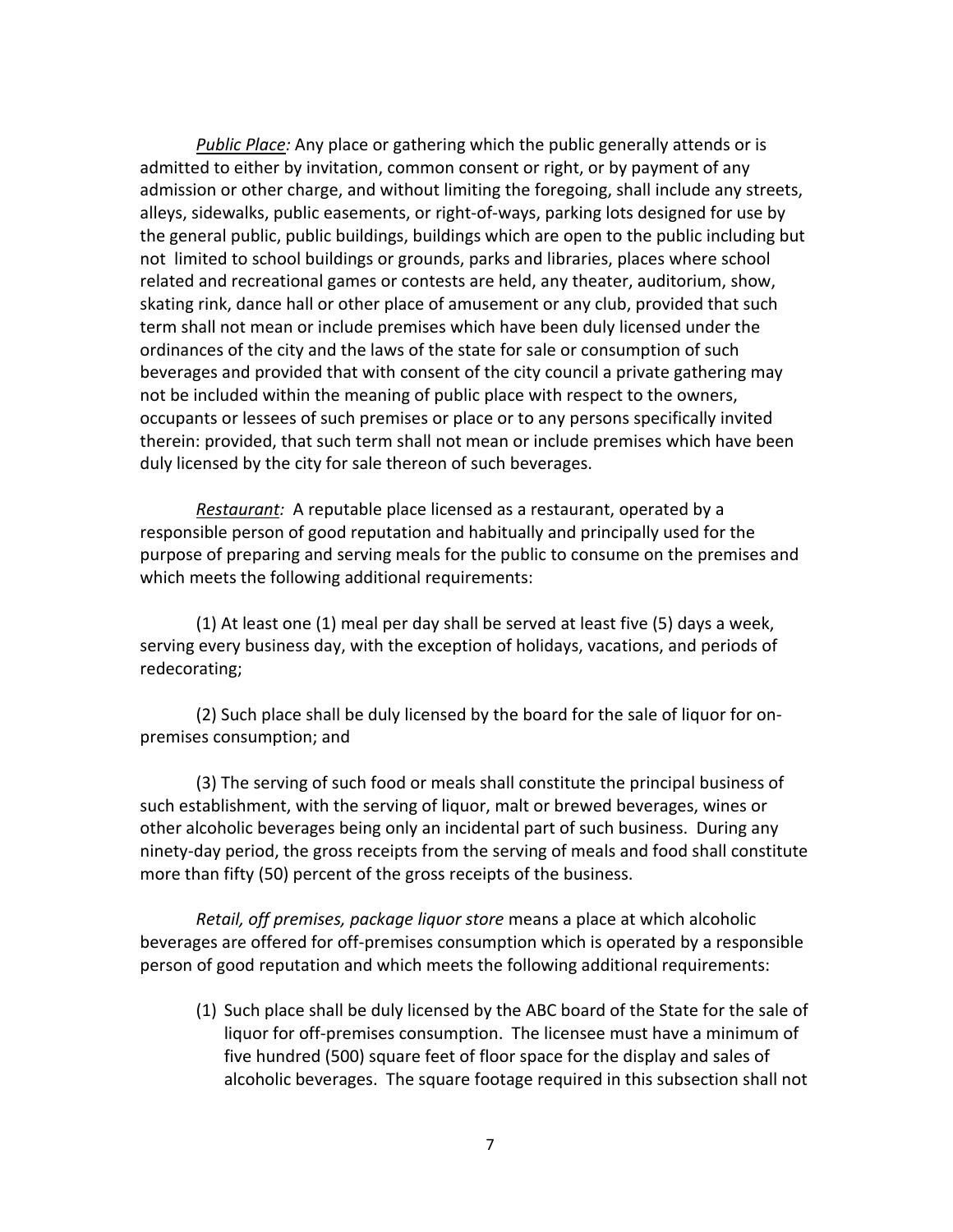include areas of the licensed premises which are not open to the patrons and which are used for office space, storage or restroom facilities.

- (2) Such place shall meet the following building requirements:
	- a. The building must be separated from any other building by a wall or firewall with no way of entrance to adjoining building.
	- b. There shall be no windows except plate glass windows in the front of building which must be protected by burglar bars or burglar alarm. No drive-through windows will be allowed.
	- c. There shall be a complete day/night lighting in front and rear of the building.
	- d. All stock must be kept in the same building in which it is offered for sale; it cannot be stored off the premises.
- (3) The licensee is authorized to sell only alcoholic beverages, ice, cocktail mixers and tobacco products.
- (4) The licensee shall at all times when open for business have in its possession a minimum inventory of five thousand dollars (\$5,000.00) wholesale value of liquor or wine. The liquor must have been produced by at least two (2) distilleries, and the wine produced by at least two (2) wineries.
- (5) No person under the age of twenty-one (21) years shall be issued such license nor shall any corporation be issued such license unless the president thereof is over the age of twenty-one (21) years.
- (6) No person under twenty-one (21) years of age shall be admitted on the premises of any package store as a patron or employee.
- (7) Package stores must close at 11:00 P.M.

*Retailer:* Any person licensed by the board to engage in the retail sale of any beverages to the consumer.

*Sale or sell:* Any transfer of liquor, wine or beer for a consideration, and any gift in connection with, or as a part of, a transfer of property other than liquor, wine or beer for a consideration.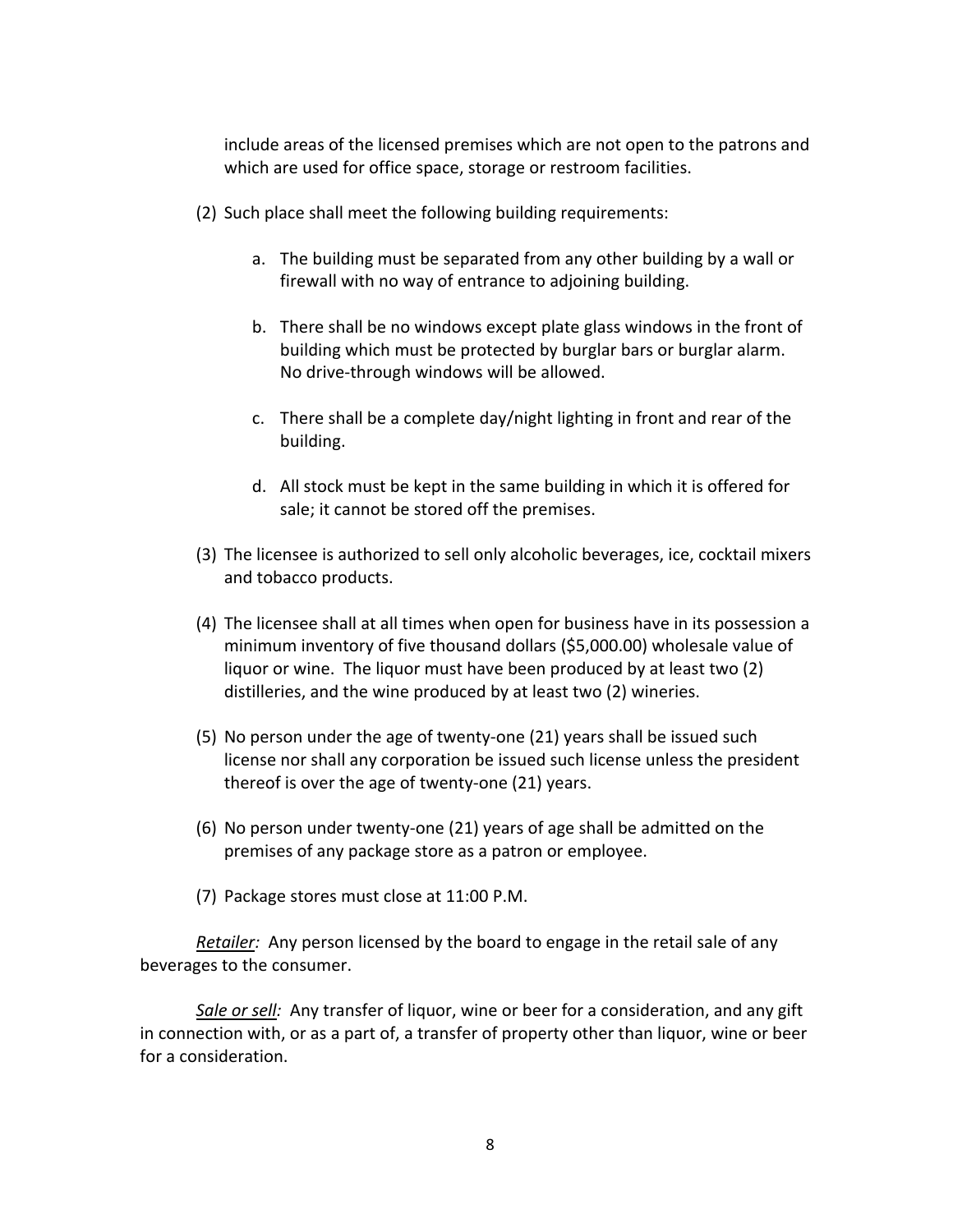*School:* A building erected for the purpose of conducting educational activities for grades Kindergarten through 12.

*Special events:* An athletic, sporting, or entertainment activity planned in advance by responsible persons or organizations of good reputation for a period not exceeding seven (7) days duration.

*Unopened container:* A container containing alcoholic beverages, which has not been opened or unsealed subsequent to filling and sealing by the manufacturer or importer.

*Wholesaler:* Any person licensed by the board to engage in the sale and distribution of table wine and beer, or either of them, within this state, at wholesale only, to be sold by export or to retail licensees or other wholesale licensees or others within this state lawfully authorized to sell table wine or beer, or either of them, for the purpose of resale only.

*Wine:* All beverages made from the fermentation of fruits, berries, or grapes, with or without added spirits, and produced in accordance with the laws and regulations of the United States, containing not more than twenty-four (24) percent alcohol by volume, and shall include all sparkling wines, carbonated wines, special natural wines, rectified wines, vermouths, vinous beverages, vinous liquors and like products, including restored or unrestored pure condensed juice.

*Fortified wine or Vinous Liquor:* Any wine containing more than 14.9 percent alcohol by volume but not more than twenty-four (24) percent. Fortified wine is vinous liquor.

*Table wine:* Any wine containing more than 14.9 percent of alcohol by volume. Table wine is not liquor, spirituous or vinous.

#### **Section 2. Scope of ordinance.**

The provision of this ordinance shall apply to the retail and wholesale sale of alcoholic beverages for off-premises consumption and on-premises consumption, and to the retail sale of alcoholic beverages for off-premises consumption by on-premises licensees and to the use, possession and consumption of alcoholic beverages.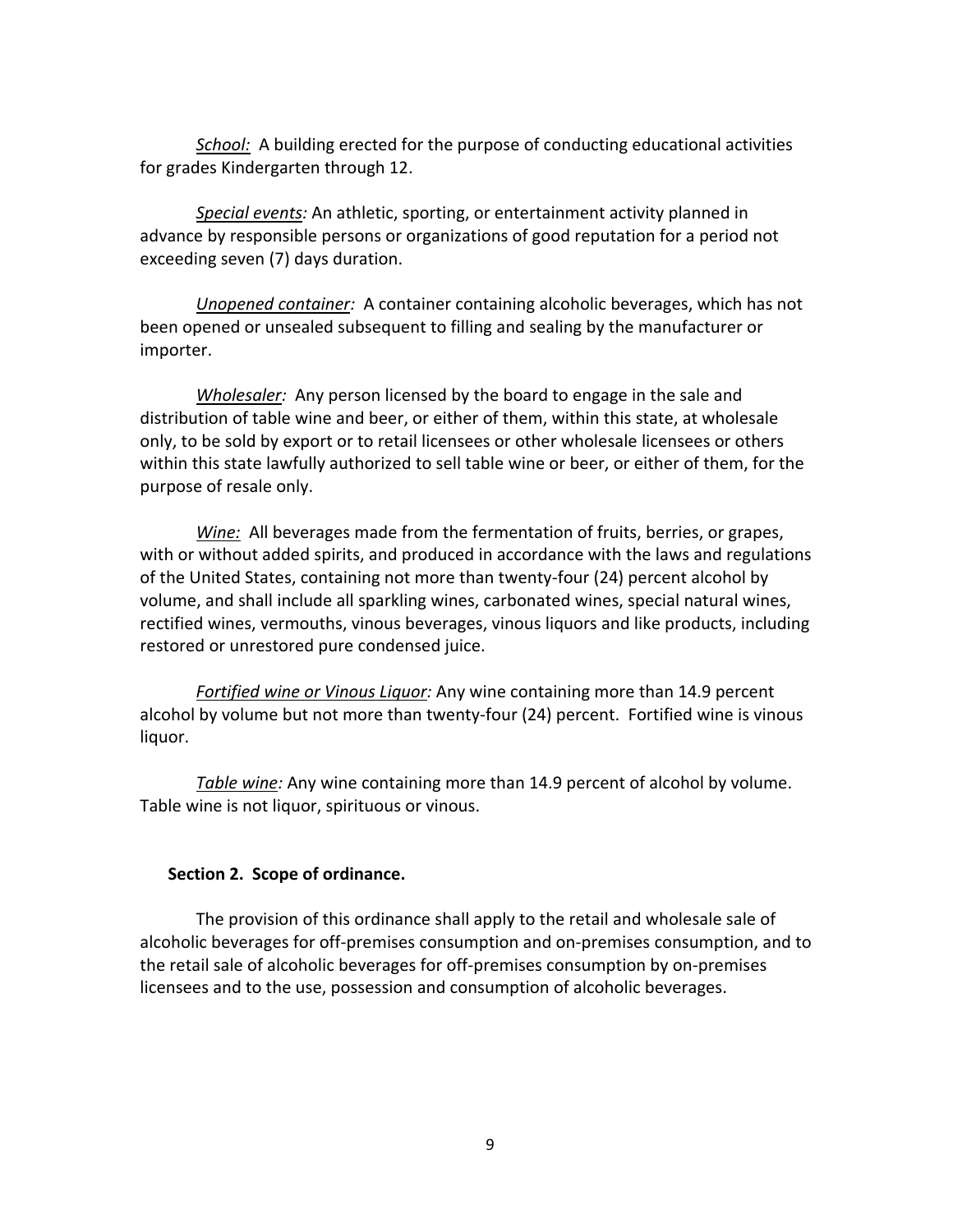#### **Section 3. License required.**

(1) It shall be unlawful for any person to have in such person's possession any alcoholic beverages, within the city, for the purpose of sale, or to sell, or keep for sale, or offer for sale, without first having procured from the city a license therefore.

(2) Filing fee. There is hereby required as a filing fee to cover the costs of processing and investigating each application filed with the City for a city license of any kind or class, the sum of One Hundred Fifty Dollars (\$150.00), and the City Clerk or duly authorized representative shall not accept any application for any such license not accompanied by said payment to the City along with the payment of the publication costs, as required in this ordinance. Said City shall retain filing fee to cover the expenses of processing and investigating said application, whether or not said application results in approval or denial, provided however, that the filing fee for a special events license application shall be One Hundred Fifty Dollars (\$150.00).

## **Section 4. License**

## 1. Application.

The application of any person for any license issued under this ordinance shall be made upon such forms as the city clerk may prescribe. Every private club applicant shall also file with its application, as a part of its application, a true and correct list of all of its members, officers, and directors, a certificate of incorporation or documentation relating to its form of organization, and for such other information as the city clerk shall require. All such applications shall be in writing and shall be properly verified by oath of the applicant or applicant's agent.

## (2) Applicant qualifications.

(a) Licenses shall be granted and issued by the city only to reputable individuals who are citizens of the United States or associations whose members are reputable individuals who are citizens of the United States or to reputable corporations organized under the laws of the state or duly qualified there under to do business in the state.

(b) Sale of beer and wine for off-premises consumption. No license shall be approved by the city council for the retail sale of malt and brewed beverages or wine for off-premises consumption unless the business of the licensed establishment is at least sixty (60) percent the sale of groceries, foodstuffs, gasoline and general merchandise. The retail sales of groceries, foodstuffs, gasoline and general merchandise shall constitute the principal business of the licensed establishment with the sale of malt or brewed beverages or wine being only an incidental part of the business. During any ninety-day period, the gross receipts from the sale of groceries, foodstuffs, gasoline and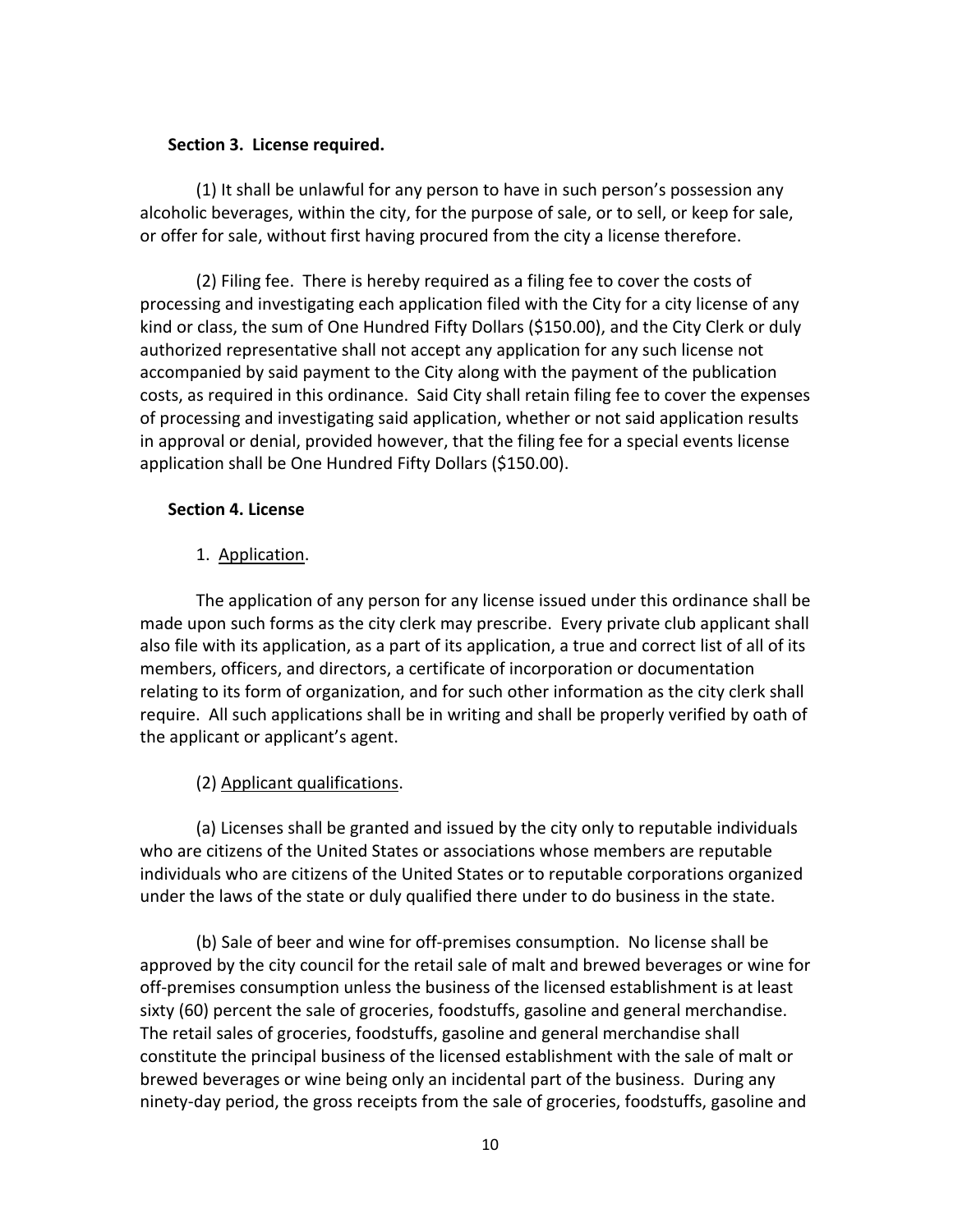general merchandise shall constitute more than sixty (60) percent of the gross receipts. In addition, no license shall be granted under this article until after the required alcoholic beverage control license shall have been duly issued by the state alcoholic beverage control board. This paragraph shall not be applicable to Retail, off premises, package liquor store licensees.

## (3) Investigation of applicant.

Upon application for a license for sale of alcoholic beverages, the city shall conduct its own investigation in all matters contained in the application. Upon completion of the investigation, the application along with the results of the investigation, shall then be delivered to the city council, which may grant or deny the application in the exercise of its ultimate discretion, considering any and all factors, including the report of the Alcohol License Review Committee and the impact on the area involved as well as to the City. The city council shall report any denial and the reasons for such denial to the board.

## (4) Alcohol license review committee.

There is hereby created for the purpose of assisting and advising the city council in the review of applications for alcoholic beverage licenses, and inquiry and recommendation concerning complaints or disciplinary action of an alcoholic beverage licensee, a committee to be known and designated as the Lineville Alcohol License Review Committee to be composed as follows:

- (1) Revenue department representative
- (2) Chief of police or his designated representative
- (3) Building inspector or his designated representative
- (4) Fire Chief or his designated representative
- (5) Citizen appointed by the mayor

(a) The committee shall hold meetings as are necessary to review alcohol license applications or make inquiry into the compliance of a current alcoholic beverage licensee with this chapter and other provisions of the code. The city council shall provide the committee with its rules of procedure, which the city council may, in its discretion, amend or alter at any time.

(b) The committee shall investigate the information contained within the application for an alcoholic beverage license and shall submit a written recommendation to the city council concerning the approval or disapproval of the application. The city council may then deny the application or withhold final decision following a public hearing.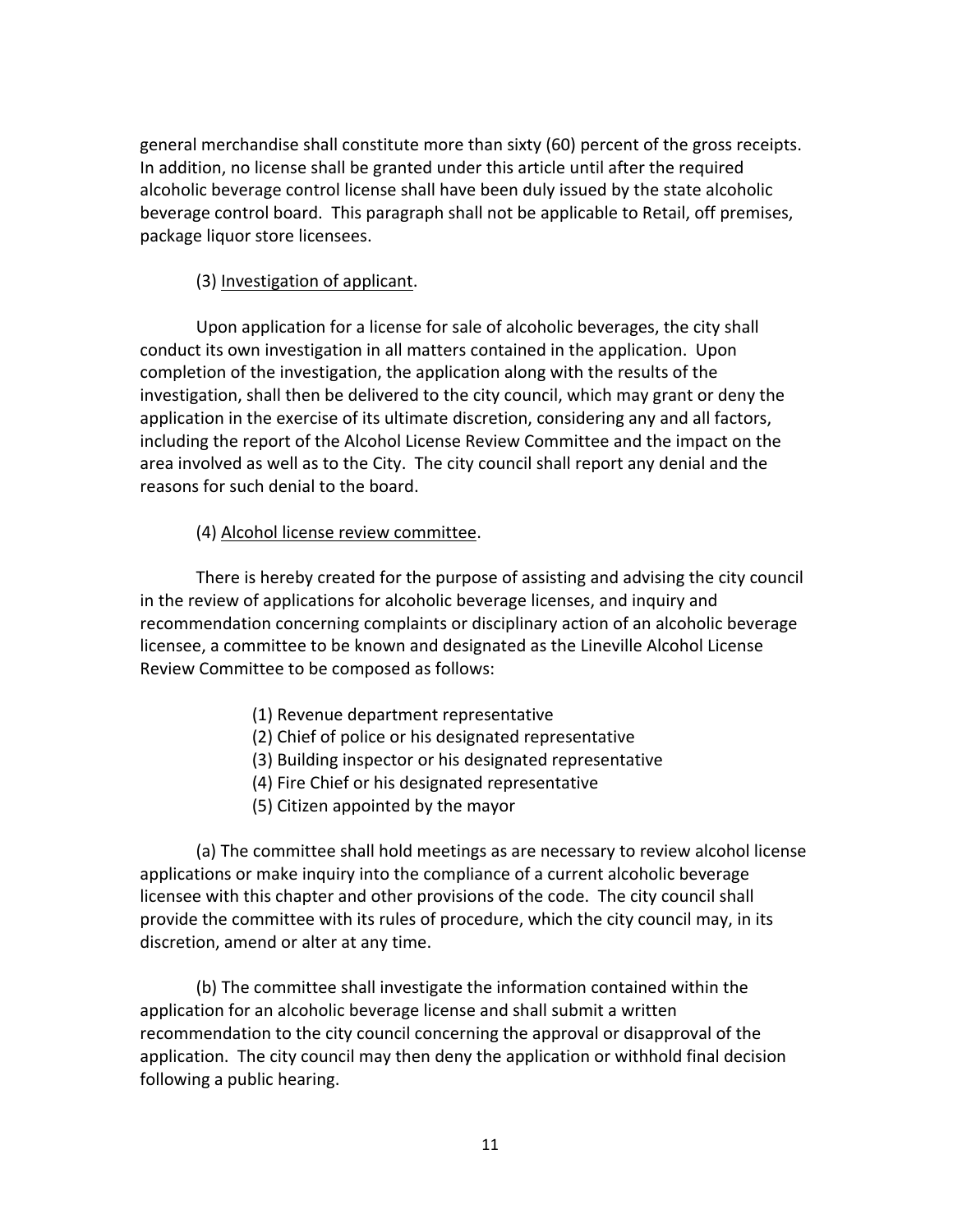(c) The committee shall investigate complaints, or initiate its own inquiry, into conditions which may violate provisions of this ordinance concerning the operation of any establishment licensed by the city to sell alcoholic beverages.

(d) The committee shall have the authority to require the licensee to produce records for its review as relate to the operation, ownership, or management of the licensed establishment.

(e) The committee shall promulgate written procedures for documenting and investigating complaints concerning the operation of an alcoholic beverage establishment as well as establishing a method of documenting violations of this ordinance by a licensee or its employees. The committee shall be responsible for requesting the city council to consider disciplinary action against a licensee when violations of this or other ordinances of the city, or laws of the state warrant.

(f) The committee shall investigate and make recommendations on any other alcohol related matters which may be submitted to the committee by the city council.

## (5) Notice of hearing on applications.

If the application has not been denied, the applicant must next publish notice of the filing of the application and of the time set for a hearing once a week for two (2) consecutive weeks in a newspaper of general circulation published in the city. The notice shall be published at no cost to the city and the applicant shall submit a publisher's affidavit to the city council of compliance with the publication notice. The notice shall be substantially as follows:

Notice is hereby given that \_\_\_\_\_\_\_\_\_\_\_\_\_\_\_\_\_\_\_\_\_\_\_\_\_\_\_\_\_\_\_\_ doing business as located at \_\_\_\_\_\_\_\_\_\_\_\_\_\_\_\_\_\_\_\_\_\_\_\_\_\_\_ has made an application for the City of Lineville City Council to approve the issuance of a \_\_\_\_\_\_\_\_\_\_\_\_\_\_\_\_ license by the Alabama Alcoholic Beverage Control Board and that the \_\_\_\_\_\_\_\_\_\_\_ day of \_\_\_\_\_\_\_\_\_\_\_\_, 20\_\_, at \_\_\_\_\_\_\_\_\_\_ p.m. has been set for the hearing thereof at the Lineville City Council meeting. Any interested persons may appear at such time and place and be heard for or against the granting of such approval.

(6) Sale, possession, etc., of liquor not purchased from state.

(a) It shall be unlawful for any person to sell, offer for sale, serve, dispense or have in possession or custody for any purpose any liquor which has not been sold by the state alcoholic beverage control board, except that, for consumption only, liquor purchased pursuant to the laws of a foreign state shall not be unlawful.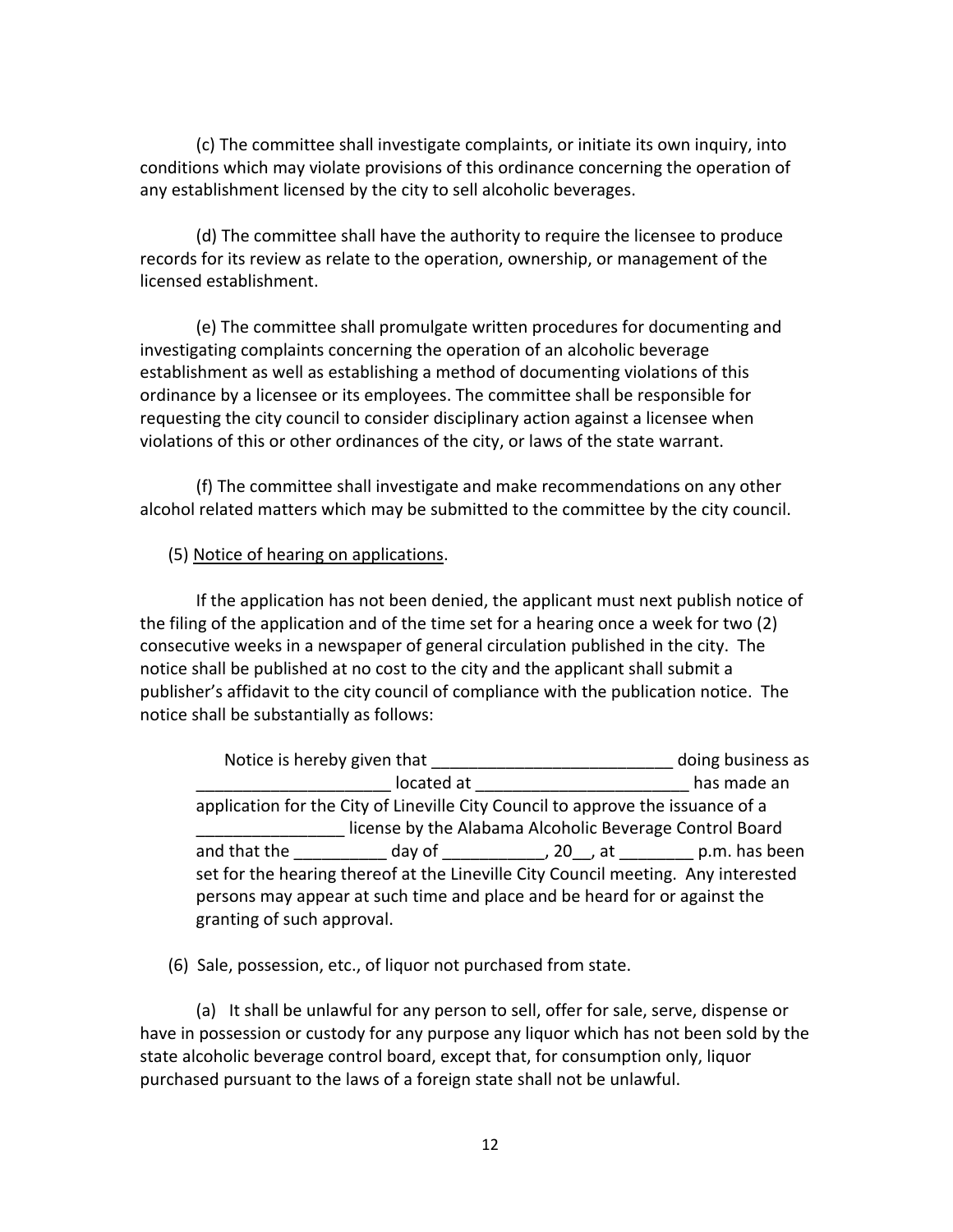(b) It shall be unlawful for any holder of a state license to purchase liquor or wine for resale from any source other than from the state alcoholic beverage control board store. If a State ABC Store is located in the City of Lineville the liquor must be purchased from said store.

(7) Possession of illicit distilled liquor or nontax paid liquor.

It shall be unlawful for any person to possess or have in possession any illicit distilled liquor. It shall likewise be unlawful, except as otherwise authorized by law, for any person to have in possession any liquor which does not have on the bottle or container thereof a state stamp evidencing the payment of the state liquor tax thereon.

(8) Sale of malt or brewed beverages by other than licensee or at other than licensed place.

(a) It shall be unlawful for any person, other than a beer licensee, to sell or offer to sell to a consumer, or to serve or dispense for reward to a consumer, or offer to serve or dispense for reward to a consumer, or to have in possession or custody for any such purpose, any malt or brewed beverage at any place in the city.

(b) It shall likewise be unlawful for any person, whether or not a beer licensee, to sell or offer to a consumer, or to serve or dispense for reward to a consumer, or to offer to serve or dispense for reward to a consumer, or to have in possession or custody for any such purpose, any malt or brewed beverage at any place in the city other than in a licensed beer place.

(c) The keeping by any person other than a beer licensee or the keeping at any place other than a licensed beer place, at one or more places in the city, in the aggregate, of more than three (3) cases or seventy-two (72) bottles or cans of beer or other malt or brewed beverages shall be prima facie evidence that such beer or malt or brewed beverages are kept for sale or with the intent to sell, contrary to this section.

(d) As used in this provision, the term "case" means a box or other container containing not exceeding twenty-four (24) bottles or cans and a "bottle" or "can" means a bottle or can of not more than sixteen (16) fluid ounces capacity.

(9) Sale of liquor by other than licensee or state store.

It shall be unlawful for any person, other than a liquor licensee or a state liquor store, to sell or offer for sale to a consumer, or to serve or dispense for reward to a consumer, or offer to serve or dispense for reward to a consumer, or have in possession or custody for any such purpose, any liquor or wine at any place in the city.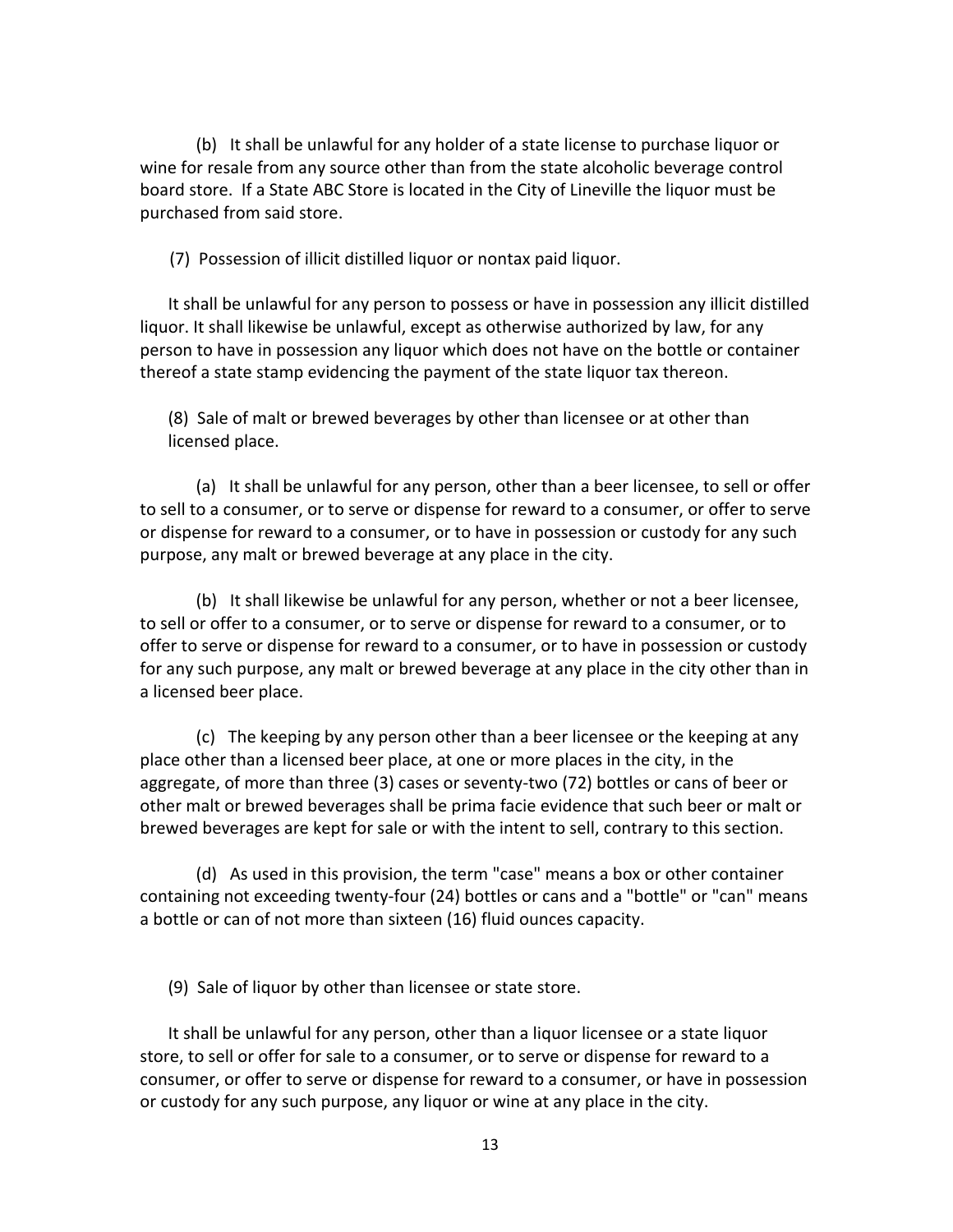(10) Sale of liquor at other than licensed place or state store.

It shall be unlawful for any person, whether or not a liquor licensee, to sell or offer for sale to a consumer, or to serve or dispense for reward to a consumer, or to offer to serve or dispense for reward to a consumer, or have in possession or custody for any such purpose, any liquor or wine at any place in the city other than in a liquor licensed place or a state liquor store.

**(**11) Posting of licenses.

Every license issued under this ordinance shall be conspicuously and constantly exposed under a transparent and visible substance on the licensed premises.

(12) Suspension or revocation of license; assignability.

(a) The city shall have the right to suspend or revoke any license issued to any person for any violation of this Ordinance or the state alcoholic beverage licensing code.

(b) Licenses issued under this Ordinance may not be assigned or transferred.

(13) Bringing or allowing alcoholic beverages to be brought onto business premises.

(a) It shall be unlawful for a business licensed by the City of Lineville (whether or not the business is licensed to sell or furnish alcohol) to allow patrons, customers, invitees or guests to bring alcoholic beverages onto the licensed premises.

(b) It shall be unlawful for patrons, customers, invitees or guests to bring alcoholic beverages onto premises licensed to do business by the City of Lineville, whether or not the business is licensed to sell or furnish alcohol.

#### **Section 5. License fees or taxes – Schedule.**

Each person licensed by the board, who shall engage in the alcoholic beverage, liquor, beer or wine business within the corporate limits, shall, prior to engaging in such business, in addition to any other privilege licenses required, pay to the city, for the privilege of so engaging in business, an annual fee or tax and further license fees or taxes as established below: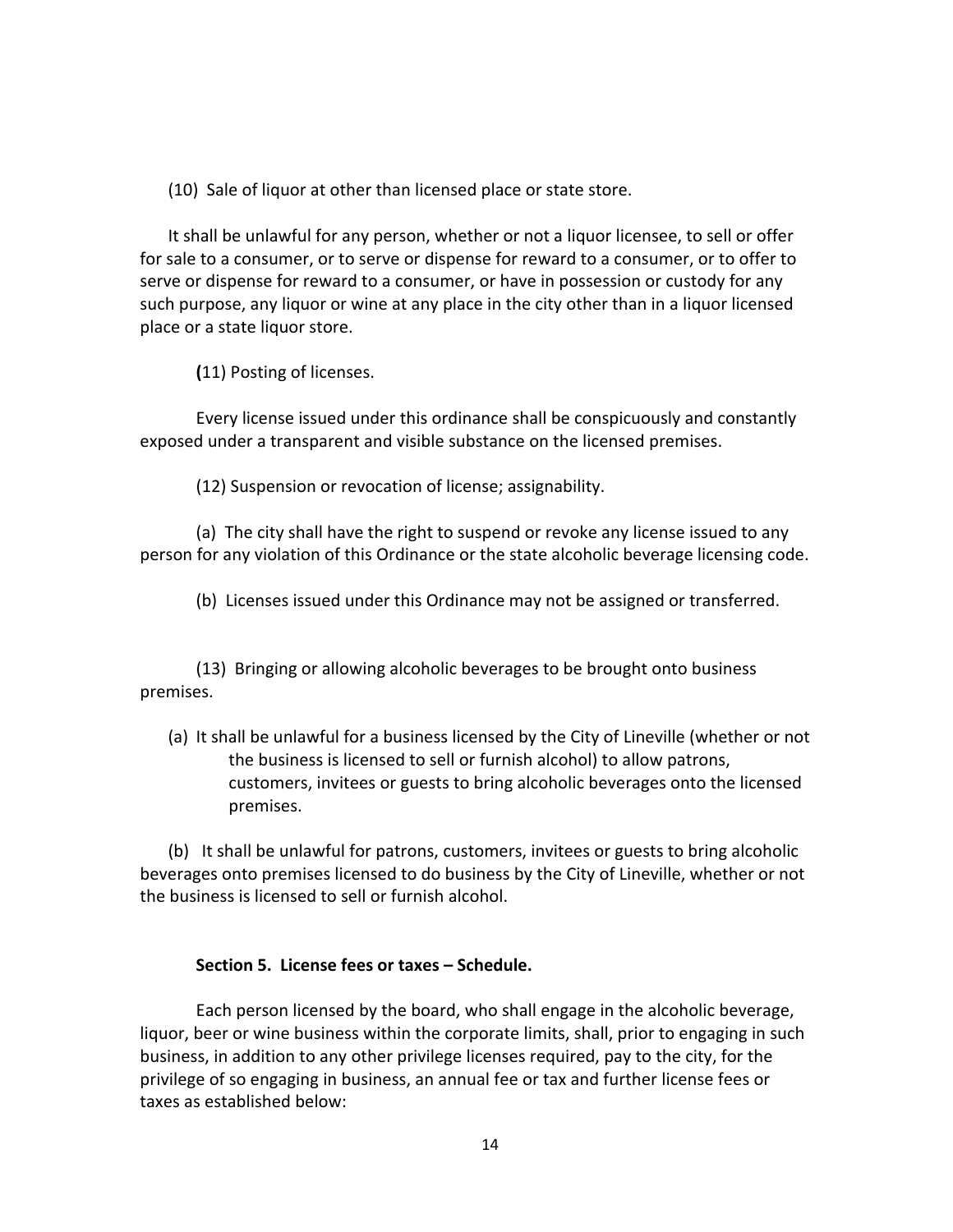(1) *Beer wholesale license:* Each person licensed as a beer wholesaler shall pay to the city and annual license fee of Two Hundred Seventy Five Dollars (\$275.00). In addition, each licensee will remit to the city clerk, on forms provided by the city clerk, each month, the privilege or excise tax levied on the sales of beer by the "Uniform Beer Tax Act," Code of Alabama, 1975. Section 28-3-190 – 28-3-199. Wholesale beer dealers and distributors shall not sell to any retail outlet that does not have a current city beer license.

(2) *Wine Wholesale license:* Each person licensed by the board as a wine wholesaler shall pay to the city an annual license fee of Two Hundred Seventy Five Dollars (\$275.00). In addition, each licensee will remit to the city clerk, on forms provided by the city clerk, each month, the privilege or excise tax levied on the sale of table wine by the "Alabama Table Wine Act," Code of Alabama, 1975. Sections 28-7-1 – 28-7-24.

(3) Choice of sales for on or off premises consumption.

- (a) Any person choosing to serve or engage in the Business of sale for on premises consumption of Liquor, Beer, or Wine and seeking licenses for the same shall not also engage in the business of sale for off premises consumption of Liquor, Beer, or Wine.
- (b) Any person choosing to serve or engage in the business of sale for off premises consumption of Liquor, Beer, or Wine and seeking licenses for the same shall not also engage in the business of the sale of Liquor, Beer, or Wine, for on premises consumption.

(4) *Restaurant retail liquor license:* Each person licensed by the board to sell alcoholic beverages in connection with the operation of a restaurant under the terms of this ordinance shall pay to the city an annual license fee of One Hundred Fifty Dollars (\$150.00). In addition to such stated license fee, each such person shall pay to the city, on or before the fifteenth day of the calendar month next succeeding each separate calendar month, for the privilege of having engaged in such business an additional license tax of ten (10) percent of the gross purchases made by the licensee from the board during such next preceding calendar month, other than purchases of beer and table wine.

(5) *Club retail liquor license:* Each person licensed by the board to operate a Class I club, under the Code of Alabama shall pay to the City an annual license fee of One Hundred Fifty Dollars (\$150.00). In addition, to said stated license fee, each person shall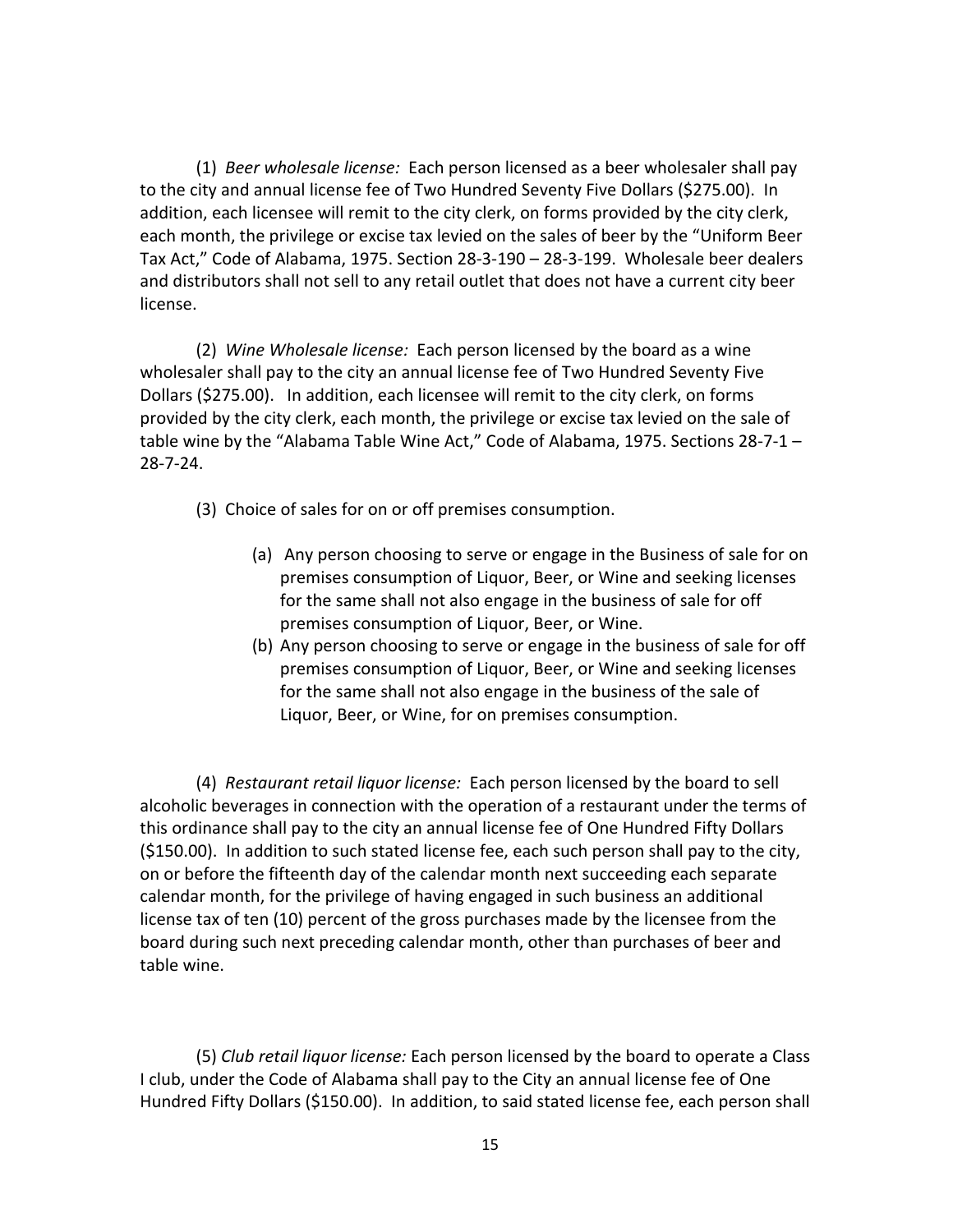pay to the City, on or before the fifteenth (15<sup>th</sup>) day of the calendar month next succeeding each separate calendar month, for the privilege of having engaged in such business, an additional license tax of ten percent (10%) of gross purchases made by the licensee from the board during such next preceding calendar month, other than purchases of beer and table wine. Any club so organized shall acquire a club retail license rather than a restaurant retail license.

(6) *Retail table wine license for off-premises consumption:* Each person licensed by the board to sell table wine at retail for off-premises consumption shall pay to the city an annual license fee of Seventy Five Dollars (\$75.00).

(7) *Retail table wine license for on premises consumption:* Each person licensed by the board to sell retail table wine for on-premises consumption under this article shall pay an annual privilege or license tax of Seventy Five Dollars (\$75.00).

(8) *Retail beer license for off-premises consumption:* Each person licensed by the board to sell beer for off-premises consumption shall pay to the city an annual license fee of Seventy Five Dollars (\$75.00).

(9) *Retail beer license for on-premises consumption:* Each person licensed by the board to sell beer for on-premises consumption shall pay to the city an annual license fee of Seventy Five Dollars (\$75.00).

(10) *Retail liquor license for off-premises consumption, Class II:* Each person licensed by the board to sell liquor retail for off-premises consumption under this ordinance shall pay to the city an annual license fee of Three Hundred Seventy Five Dollars (\$375.00). In addition to the stated license tax, each such person shall pay to the city, on or before the fifteenth day of the calendar month next succeeding each separate calendar month, for the privilege of having engaged in such business, an additional license tax of ten (10) percent of the gross purchases made by the licensee from the board during such preceding calendar month.

(11) *Special events retail license:* Each person licensed by the board for a special events retail license which is valid for seven (7) days or less, shall pay to the city a privilege or license tax of Seventy Five Dollars (\$75.00) per day if such special event is conducted by a nonprofit organization; and Seventy Five Dollars (\$75.00) per day if such special event is conducted by a for-profit organization.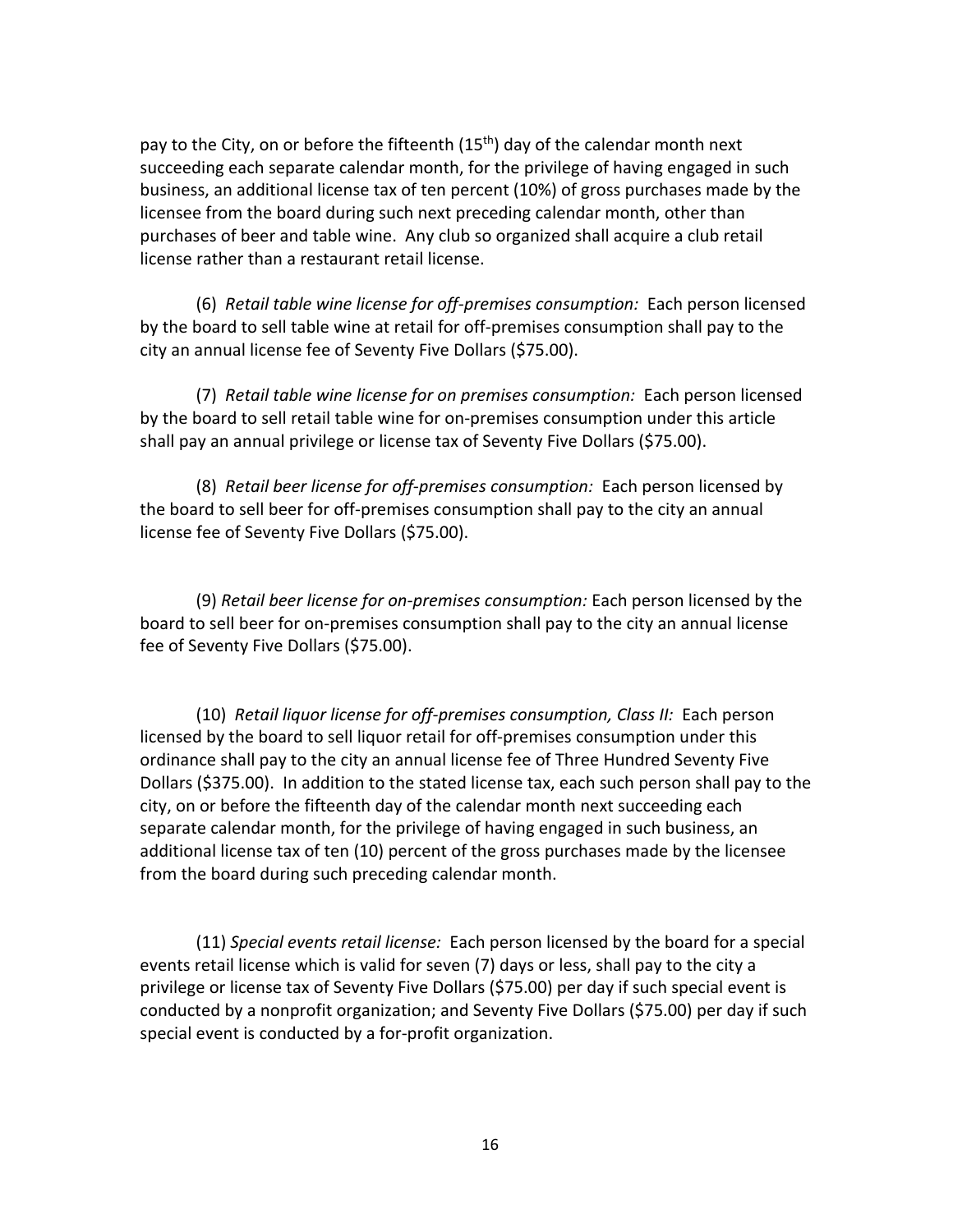(12) Lounge retail liquor license for on-premises consumption: Each person licensed by the board to sell liquor retail for on-premises consumption under this ordinance shall pay to the city an annual license fee of Three Hundred Seventy Five Dollars (\$375.00). In addition to the stated license tax, each such person shall pay to the city, on or before the fifteenth day of the calendar month next succeeding each separate calendar month, for the privilege of having engaged in such business, an additional license tax of ten (10) percent of the gross purchases made by the licensee from the board during such preceding calendar month.

#### **Section 6. Bond of licensee.**

(a) If the city council decides to approve a club retail liquor license, a lounge liquor license, a restaurant retail liquor license, a retail liquor license for off-premises consumption (other than a store operated by the board), or a special retail liquor license, the city council shall approve the same only upon condition that the applicant for a liquor license shall deliver to and maintain with the city a bond executed by the licensee and by a qualified surety company authorized to do business in the city payable to the city, in the sum of Two Thousand Five Hundred Dollars (\$2,500.00) as liquidated damages and conditioned that the licensee will comply with the laws of the state and the ordinances of the city, including, but not limited to, this ordinance relating to a retail liquor license.

(b) The bond shall be a forfeiture or liquidated damages bond and not an indemnity bond. Such bond shall include an endorsement to the effect that it shall not be canceled without the consent of the city council. The city may declare such bond forfeited as liquidated damages in its full amount of Two Thousand Five Hundred Dollars (\$2,500.00) upon the breach of any one (1) or more of such conditions.

(c) In lieu of such bond, such applicant for a retail liquor license, may deposit with the city clerk cash in the amount of Two Thousand Five Hundred Dollars (\$2,500.00) upon the same conditions and subject to forfeiture, as set forth above.

(d) Failure by the city to declare such bond or deposit forfeited in the case of a breach of any one (1) or more of such conditions, shall not operate as a waiver of the right to do so in the event of any subsequent breach of any one (1) or more such conditions.

#### **Section 7. Records to be kept; availability for inspection.**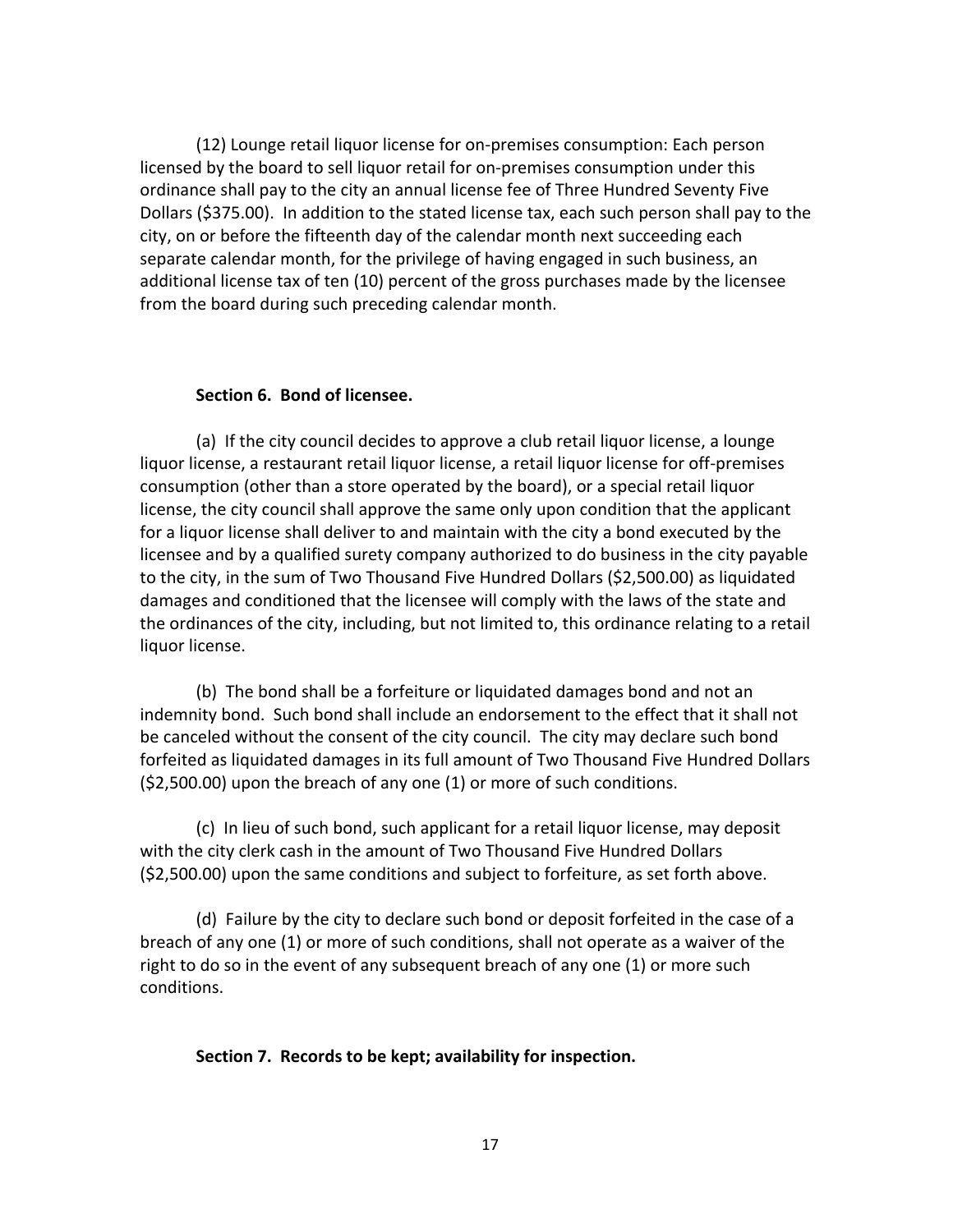It shall be the duty of each person subject to the license tax imposed by this Ordinance to keep full and complete records of all purchases, sales and deliveries of alcoholic beverages, from which reports there can be readily obtained information as to the correct amount of license tax due the city. As a part of such records, each wholesaler shall keep an individual ledger or card account for each of such wholesaler's customers, and such ledger or card account shall show the correct name and address of each person to whom any alcoholic beverages are delivered together with the dates thereof and the number of cases sold or delivered, and each wholesaler shall also keep, as evidence of the foregoing, a receipted delivery ticket signed by each purchaser or by the purchaser's authorized agent. Each retailer shall keep an individual ledger or card record showing the correct name and address of each person from whom such retailer purchased alcoholic beverages, a delivery ticket showing each such purchase, the date thereof, and the number of cases or bottles purchased. The aforesaid records shall be kept posted currently and shall be preserved for not less than two (2) years succeeding such calendar year. All of such records shall be open for inspection and checking during such regular business hours as the city clerk may request. Failure to keep any of the records required by this section or elsewhere in this ordinance, or refusal to make the same available to the city clerk, shall constitute grounds for revocations of any license issued under this ordinance. In addition thereto, an annual report, under oath, shall be filed with the city clerk in January of each year, showing the purchases of the entire year, next preceding.

#### **Section 8. Filing of reports.**

The person liable for any license tax imposed by this ordinance shall file with the city clerk on or before the final date on which the license tax may be paid without a penalty, such report in such form as the city clerk may prescribe, evidencing the amount of business done and the amount of the license due thereon, together with full payment for any tax liability. Any failure to comply with this section shall be declared unlawful and be punishable as such.

#### **Section 9. Due dates; delinquent dates; penalties; proration.**

The stated annual license fees levied by the schedule shall initially be due on the date the initial license is issued by the city and thereafter shall be due on January second of each year and shall be delinquent after January thirty-first of the year for which such license is due, and a penalty of fifteen (15) percent per month shall be collected on each delinquent license collected on or after January thirty-first of such year. All additional license taxes levied by the schedule shall be due the fifteenth day of the calendar month specified in each levy and shall be delinquent if not paid by such date, and a penalty of fifteen (15) percent shall be collected after such day of each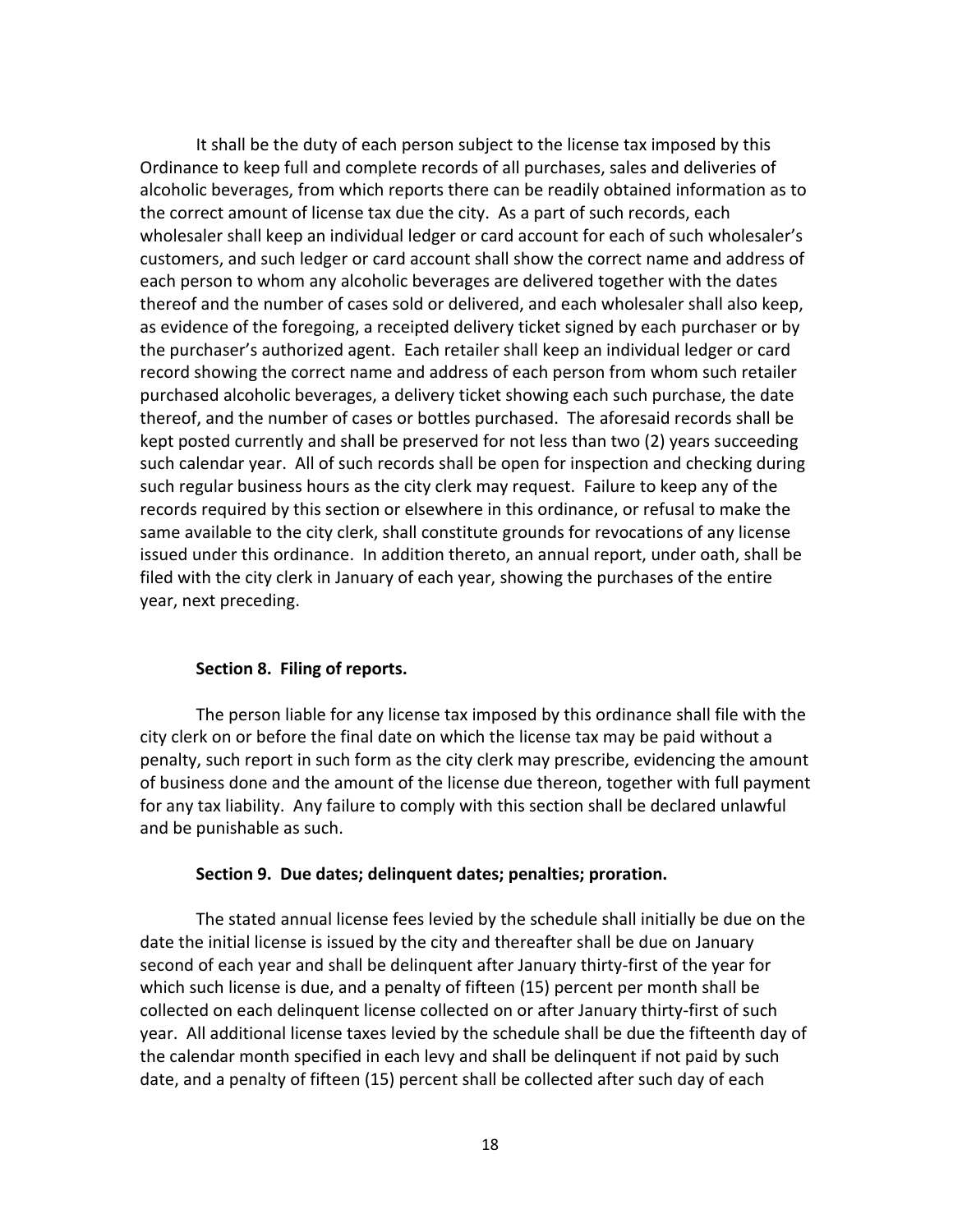month. There shall be no proration of any license fee because of having operated only a part of a calendar year, except as required by state law.

#### **Section 10. Compliance with fire prevention and building codes.**

(a) No license under this ordinance shall be issued to any person to sell alcoholic beverages for on-premises consumption until the applicant is in compliance with the fire prevention code and the various building codes of the city in effect at the time of such application.

(b) No license shall be issued under this ordinance unless the city building inspector certifies that the premises to be licensed is in substantial compliance with the objectives of the requirements contained in the Zoning ordinance.

## **Section 11. Compliance with zoning regulations, types of license.**

No license for on-premises or off-premises sale or consumption of alcoholic beverages shall be granted to any person unless the proposed location of such business shall be in one (1) of the following zones according to the zoning ordinance and map in effect for the city at the time of such application:

(1) *Wholesale distribution of alcoholic beverages:* Alcoholic beverages for wholesale distribution shall be considered the same as any other products distributed at wholesale.

(2) *Beer and wine for off-premises consumption:* A store which sells beer and/or wine for off-premises consumption (sales) shall be permitted in a B-1, B-2, and B-3 zone.

(3) *Retail, off-premises, package liquor store:* Retail liquor, wine and beer package stores shall be permitted in a B-1, B-2, and B-3 zone.

(4) *Restaurant serving alcoholic beverages:* A restaurant retail liquor license shall be permitted in a B-1, B-2, and B-3 zone.

(5) *Private club-class I:* A class I-private club shall be permitted in a B-1, B-2, and B-3 zone. Conditional Use in Residential zones where Country Clubs and golf courses are allowed.

#### **Section 12. Responsible Vendor Program**.

All retail alcohol licensees in the city shall be certified through the responsible vendor program (RVP) of the Alabama Beverage Control Board. New retail licensees must be certified by the RVP within one hundred eighty (180) days of issuance of the alcohol license by the Alabama Beverage Control Board and submit proof of certification to the city clerk. Existing retail alcohol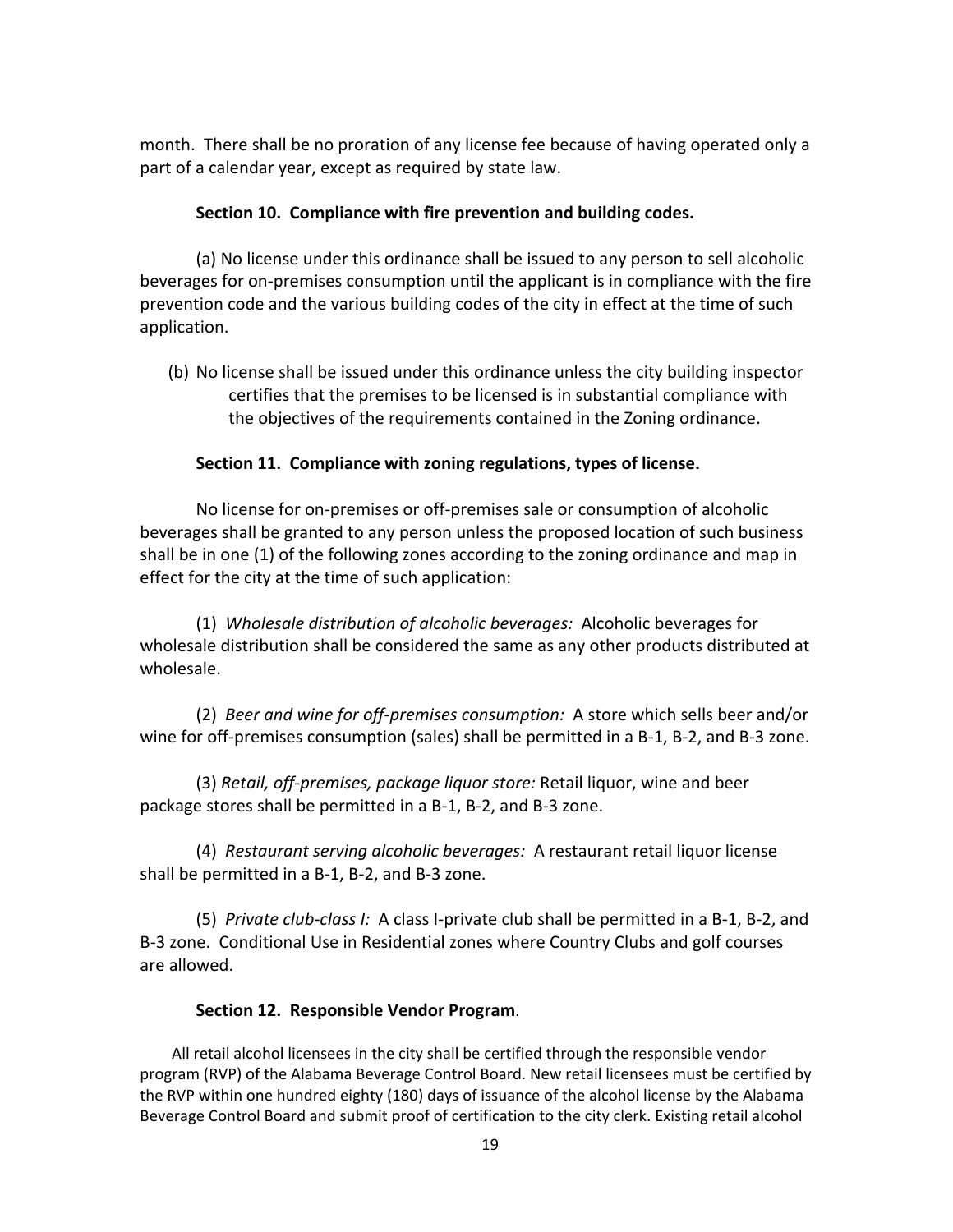licensees who have not previously been certified by the RVP shall have one (1) year from the date of passage of this section to be certified by the RVP and submit proof of certification to the city clerk. Failure by a licensee to comply with the certification requirements herein may result in the city opposing the renewal of the alcohol license by the Alabama Beverage Control Board and revocation of the business license issued by the City of Lineville.

#### **Section 13. Authorized hours.**

- **a.** It shall be unlawful for any person, whether a liquor, wine or beer licensee or not, to sell, offer for sale or to serve, dispense for offer or reward, or to offer to serve or dispense for reward any liquor, wine, or beer, for on premises consumption each Monday through Friday from 11:00 pm to 10:00 am the following day and on Saturday from 11:00 pm till 10:00 am the following Monday. This shall be for each week.
- **b.** It shall be unlawful for any person, whether a liquor, wine or beer licensee or not, to sell, offer for sale or to serve, dispense for offer or reward, or to offer to serve or dispense for reward any liquor, wine, or beer, for off premises consumption sales each Sunday from 2:00am till 6:00 am each Monday.

## **Section 14. Sales to certain persons.**

It shall be unlawful to sell within the city limits any alcoholic or intoxicating liquors of any kind to any minor, person of known intemperate habits, or to any person visibly intoxicated.

## **Section 15. Possession by minor.**

It shall be unlawful for any minor to possess any alcoholic beverage.

## **Section 16. Misrepresentation of age of minor.**

(a) *By adult:* It shall be unlawful for any adult to make to any liquor dealer, agent or employee, any false pretense, statement or representation as to the age of a minor, with the intent or purpose to induce such liquor dealer, agent or employee, to give, deliver or sell any alcoholic beverage to any minor.

(b) *By minor:* It shall be unlawful for any minor to obtain, or attempt to obtain, any alcoholic beverage from any liquor dealer, agent or employee by means of any false representation, pretense or statement, to such liquor dealer, agent or employee, that such minor has attained majority, or is over the legal drinking age, as established by the state.

## **Section 17. Delivery of beverages in properly marked vehicles.**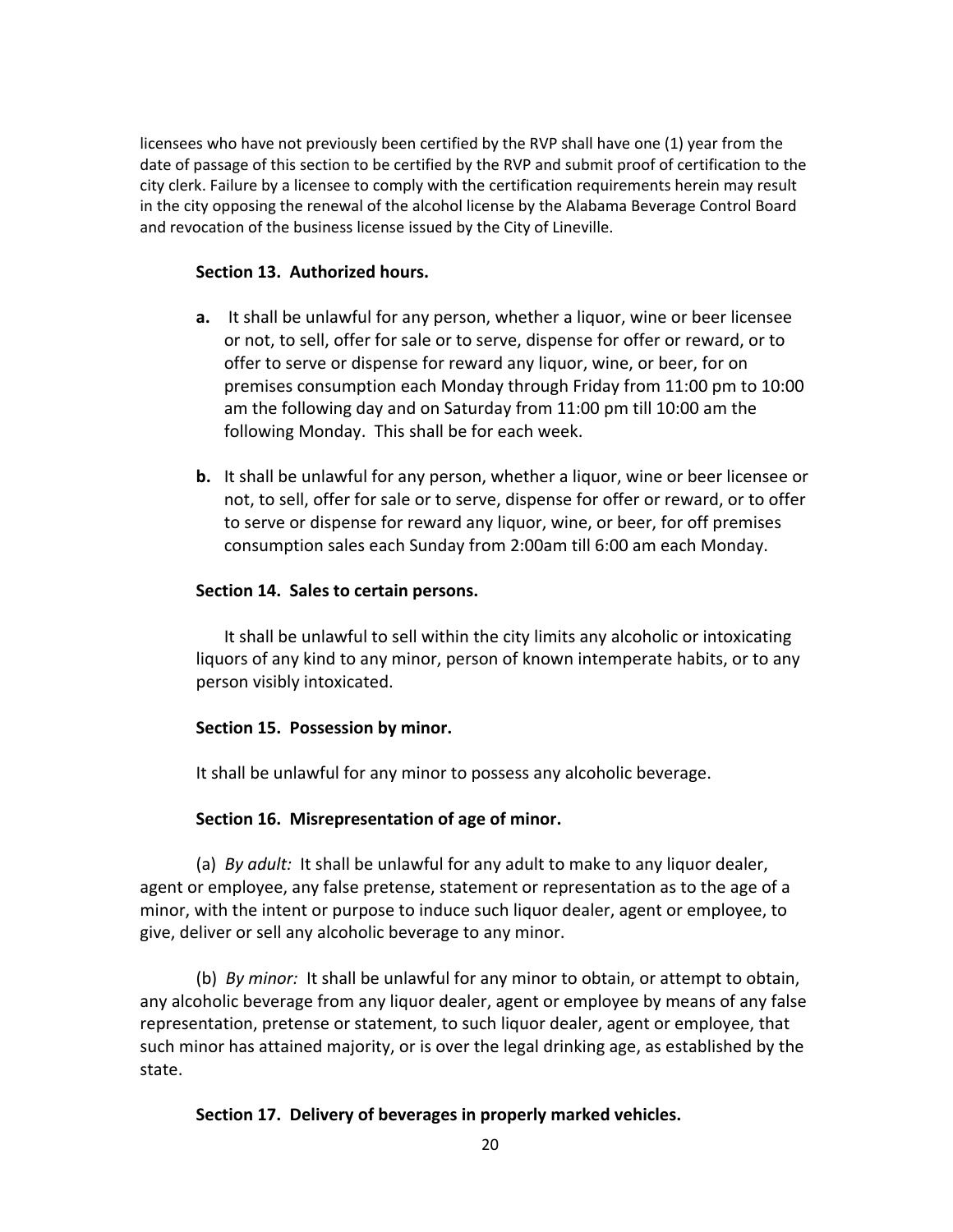It shall be unlawful for any manufacturer, wholesaler or distributor to deliver any vinous, malt or brewed beverages except in vehicles bearing the name, address and license number of such distributor, wholesaler or manufacturer, painted or affixed plainly on each side of such vehicle in letters not smaller than four (4) inches in height.

#### **Section 18. Packaging of Beverages.**

Retail licensees for off-premise sale of individual or packages of six (6) or less alcoholic beverages must place each container thereof in a bag, box or other similar opaque covering prior to the customer's leaving the licensee's building used for alcoholic beverage sales.

#### **Section 19. Signs advertising alcoholic beverages at places of business.**

It shall be unlawful for any person to display any sign or signage of any type or any nature whether painted, electronic, neon, LED, vinyl, removable lettering, or otherwise of either a temporary or permanent nature which contain or otherwise shows the name, generic name, brand name or any phonetic spelling or misspelling of a name for any alcoholic beverage as enumerated and defined in this chapter (including any type of illustration or image depicting an alcoholic beverage) outside any place of business or in any window or door visible from the outside of the business. For the purpose of this section, any sign attached directly to any part of a window or its vicinity (including windows integrated into doors) or any sign placed within twelve (12) inches of the window with its content visible from the outside, will be considered to be in the window. Furthermore, this section shall be read in conjunction with the City's sign regulations. Any inconsistency with any prior ordinance which is in conflict with the terms and conditions of this section, or contrary to its intent, shall be superseded by this section to the extent of the conflict.

#### **Section 20. Sale or consumption in public places.**

The sale, furnishing, giving away, serving and drinking of any alcoholic or malt or brewed beverages in any public place, as defined herein, or the grounds thereto, is prohibited.

#### **Section 21. Open containers.**

It shall be unlawful for any person to drink, sell, serve, display, dispense or give away, or attempt to drink, sell, serve, display, dispense or give away, any alcoholic beverage while upon any street or while in any motor vehicle in the city; and further, it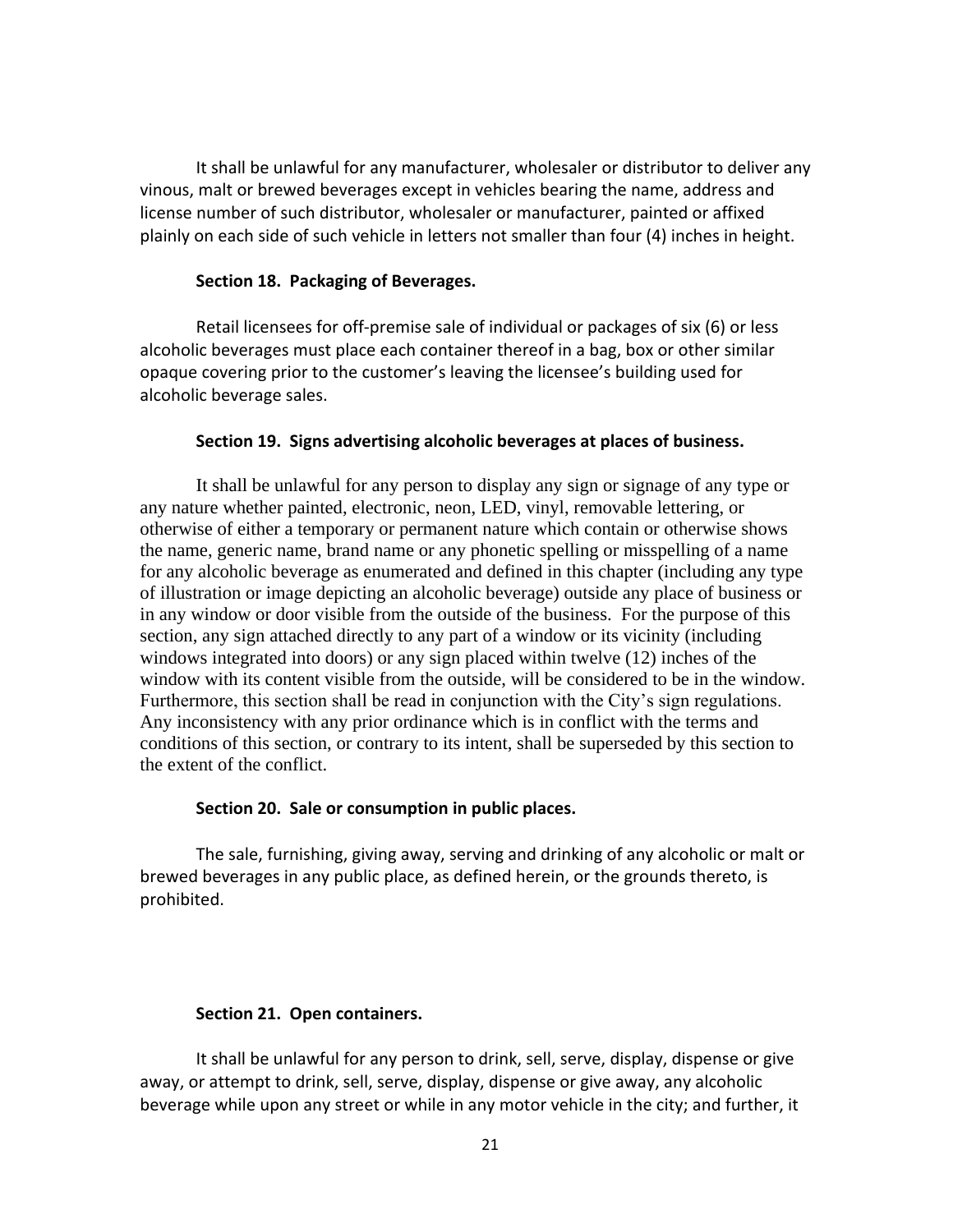shall be unlawful for any person to drink, sell, serve, display, dispense or give away, or attempt to drink, sell, serve, display, dispense or give away, any alcoholic beverage while upon any sidewalk within the corporate limits of the city; and further, it shall be unlawful for any person to possess alcoholic beverages in an open glass, bottle, cup, can, keg, bag, or other receptacle not its original container while upon or along any public street, road or highway in the city or while in any automobile or other motor vehicle on or along any public street, road or highway in the city, or in violation of Section 20 above.

## **Section 22. Consuming alcoholic beverages in state liquor store or off-premises licensed establishment.**

It shall be unlawful for any person to consume alcoholic beverages on the premises of any state liquor store or any off-premises licensee.

## **Section 23. Sale at unlicensed premises.**

(a) It shall be unlawful for any person to sell, furnish, give away, or consume any alcoholic beverages at any business, which is not licensed for the sale of alcoholic beverages under the provisions of this ordinance.

(b) It shall be unlawful for any person to buy, sell, barter, give away, consume, or possess any alcoholic beverage on the premises of any alcoholic beverage licensee for which the licensee is not authorized to sell.

## **Section 24. Order on premises; reports of assaults; affrays, etc.; certain conduct prohibited.**

(a) It shall be the duty of each owner and of each manager or supervisor at any time charged with the management and supervision of any retail liquor, retail table wine or retail malt or brewed beverage licensed premises, while the same is opened to the public, to maintain order upon the premises and to exclude from the premises any person who is drunk and disorderly or who commits any breach of the peace, or who uses offensive, disorderly, threatening, abusive or insulting language, conduct or behavior with the intent to provoke a breach of the peach, or whereby a breach of the peace might be occasioned. It shall be the duty of each officer, owner, manager or person in charge of any retail liquor, retail table wine, or retail malt or brewed beverage licensed premises with the city, immediately to make an appropriate report to the police department of the city of each assault, assault and battery, or affray, occurring on the licensed premises while said premises is open for business. It shall further be the duty of such person to make a written report of each incident to the police department of the city and to the local field office of the board within thirty-six (36) hours thereof.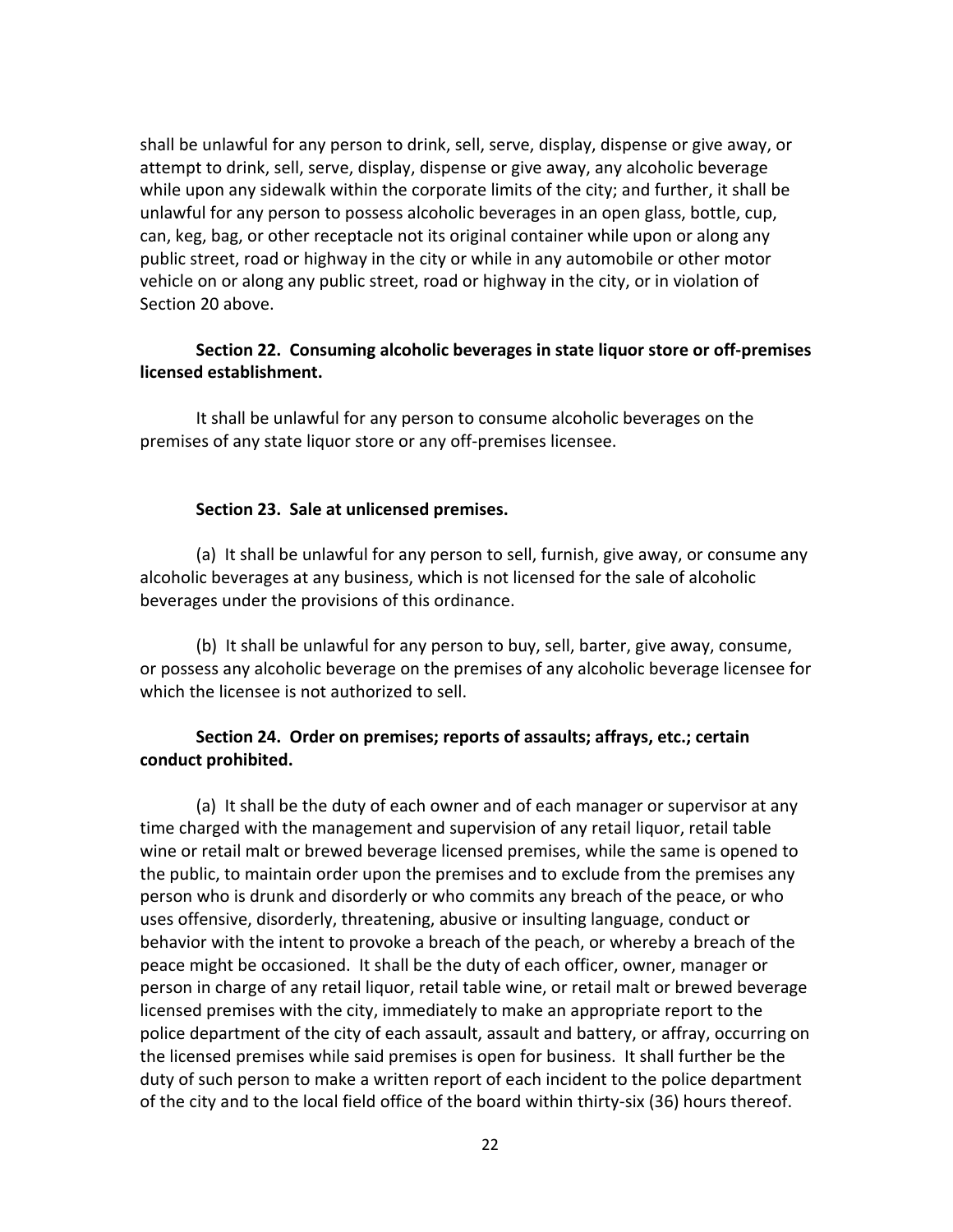(b) No on-premises licensee shall conduct or allow to be conducted on the licensed premises any form of lewd or indecent entertainment, including but not limited to, male or female strippers, mud wrestling, topless or bottomless dancers or waitresses, lewd or indecent dancing, wet "T" shirt contest, or any other sensual or erotic contests, or activities of any kind.

(c) It shall be unlawful for any licensee to make or allow to be made, any noise or sounds of such volume or such nature as to be in Violation of the City of Lineville's Noise Ordinance.

## **Section 25. Identification card required for managers or bartenders employed by licensee.**

(a) Any person who wishes to be employed as a manager, bartender or server/seller by any alcoholic beverage licensee licensed under this ordinance shall be required to provide the employer with written evidence of their successful completion of the "responsible vendor" program, or any similar successor program as conducted through the alcoholic beverage control board, or an approved alternative responsible vendor program as described elsewhere in this ordinance. In lieu of the requirement in the preceding sentence, an employee may fulfill this requirement by successfully completing an employer sponsored responsible vendor program which has been approved in writing by the alcohol license review committee. The employee shall affirm to the employer, in writing, that he or she has no criminal convictions of a drug or alcohol related offense involving possession, sale, or a driving under the influence violation within the preceding twelve (12) months. The employer shall maintain a copy of said verification and affirmation on the licensed premises, and upon receipt of such verification and affirmation, shall issue the employee a card showing the employee's name, date of issuance, and the licensed name of the employer. The city may provide the licensee with the blank cards for use in fulfilling this requirement.

(b) Any person who is employed as a manager, bartender, or server/seller by any alcoholic beverage licensee under this ordinance shall, while on duty on the licensed premises, have on their person an identification card issued by the employer indicating that he or she has complied with the requirements of this section and is duly registered with the employer as an approved manager, bartender, or server/seller.

(c) It shall be unlawful for any alcoholic beverage licensee licensed under this ordinance to employ any manager, bartender, or server/seller who has not met the requirements of this section and who has not been issued the prescribed identification card by the employer.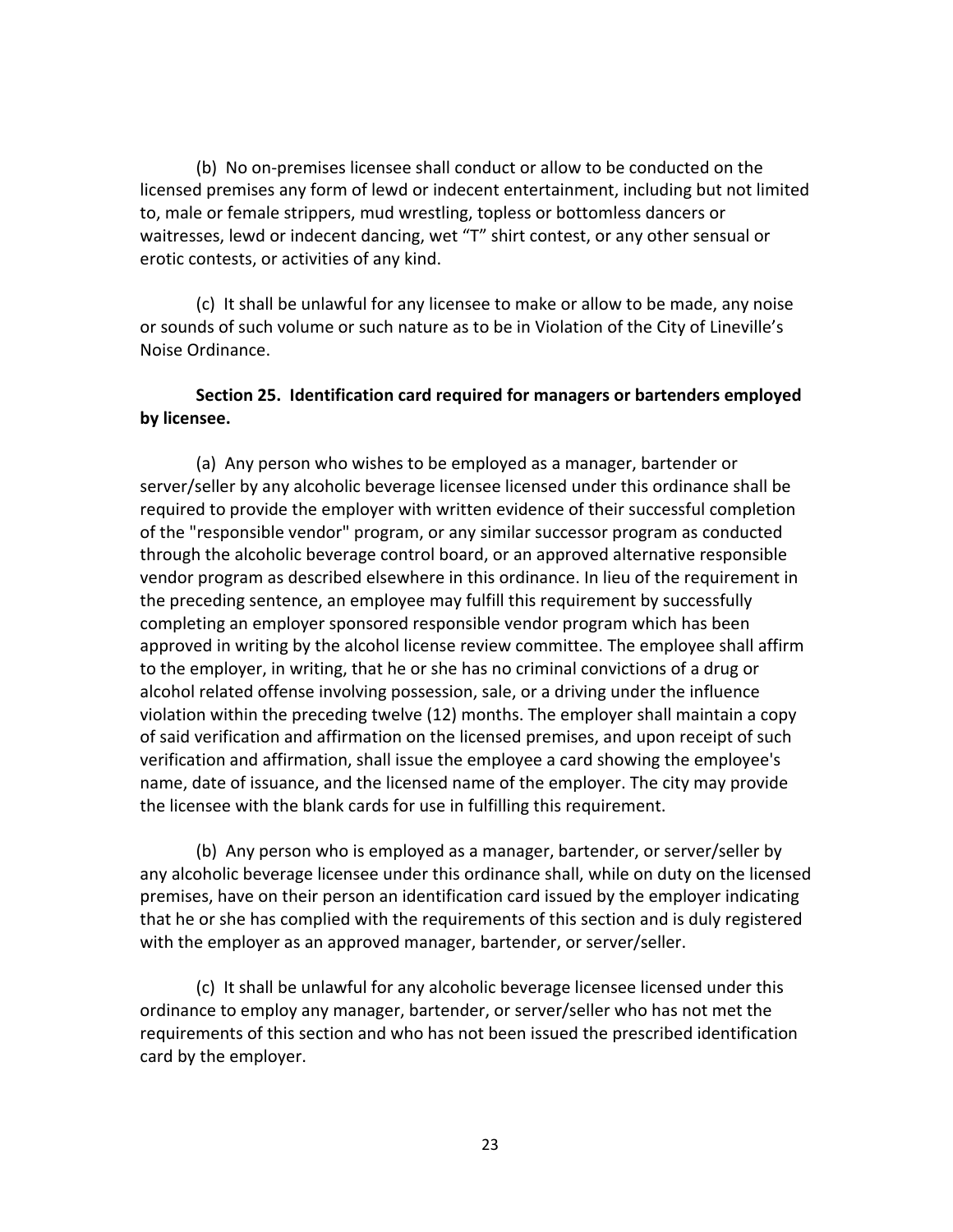(d) It shall be unlawful for any alcoholic beverage licensee licensed under this ordinance to have on duty any manager, bartender, or server/seller who does not have on their person an identification card issued by the employer under this section.

(e) It shall be unlawful for any manager, bartender, or server/seller to be on duty as such on an alcoholic beverage premises in the city without the identification card on their person issued by the employer under this section.

(f) In the event the bartender or server/seller is not regularly employed by an alcoholic beverage licensee, but is working in the capacity as defined in this ordinance, said bartender or server/seller may obtain an identification card by providing a copy of the written evidence of successful completion of the "responsible vendor" program to the city, along with an affirmation indicating that said person has no final conviction for a drug or alcohol related offense involving possession, sale, or a driving under the influence violation within the preceding twelve (12) months, and a card will be issued to that person.

(g) It shall be the responsibility of the manager, bartender, or server/seller to notify the employer in writing of any final conviction of a drug or alcohol related offense involving possession, sale, or a driving under the influence violation within fifteen (15) days of said final conviction. Said employer shall preserve such notice for a period of twelve (12) months.

(h) It shall be unlawful for any alcoholic beverage licensee licensed under this ordinance to employ a person as a manager, bartender, or server/seller, who, in the next preceding twelve (12) months has been finally adjudicated as guilty of a drug or alcohol related offense involving possession, sale, or a driving under the influence violation, and said person has notified the employer of such final conviction.

(i) Any person currently employed as a manager, bartender, or server/seller by an alcoholic beverage licensee shall have ninety (90) days from the effective date of this ordinance to comply with the responsible vendor certification requirements contained within this section.

(j) Notwithstanding any other provisions of this section, any person who is employed as a manager, bartender, or server/seller subsequent to the effective date of this ordinance shall have a period of forty-five (45) days in which to comply with the responsible vendor certification requirements of this section.

## **Section 26. Duties and responsibilities of the person in charge.**

(a) Each alcoholic beverage licensee shall be required to designate a person or persons who will be known as the "person-in-charge" (PIC) for the licensed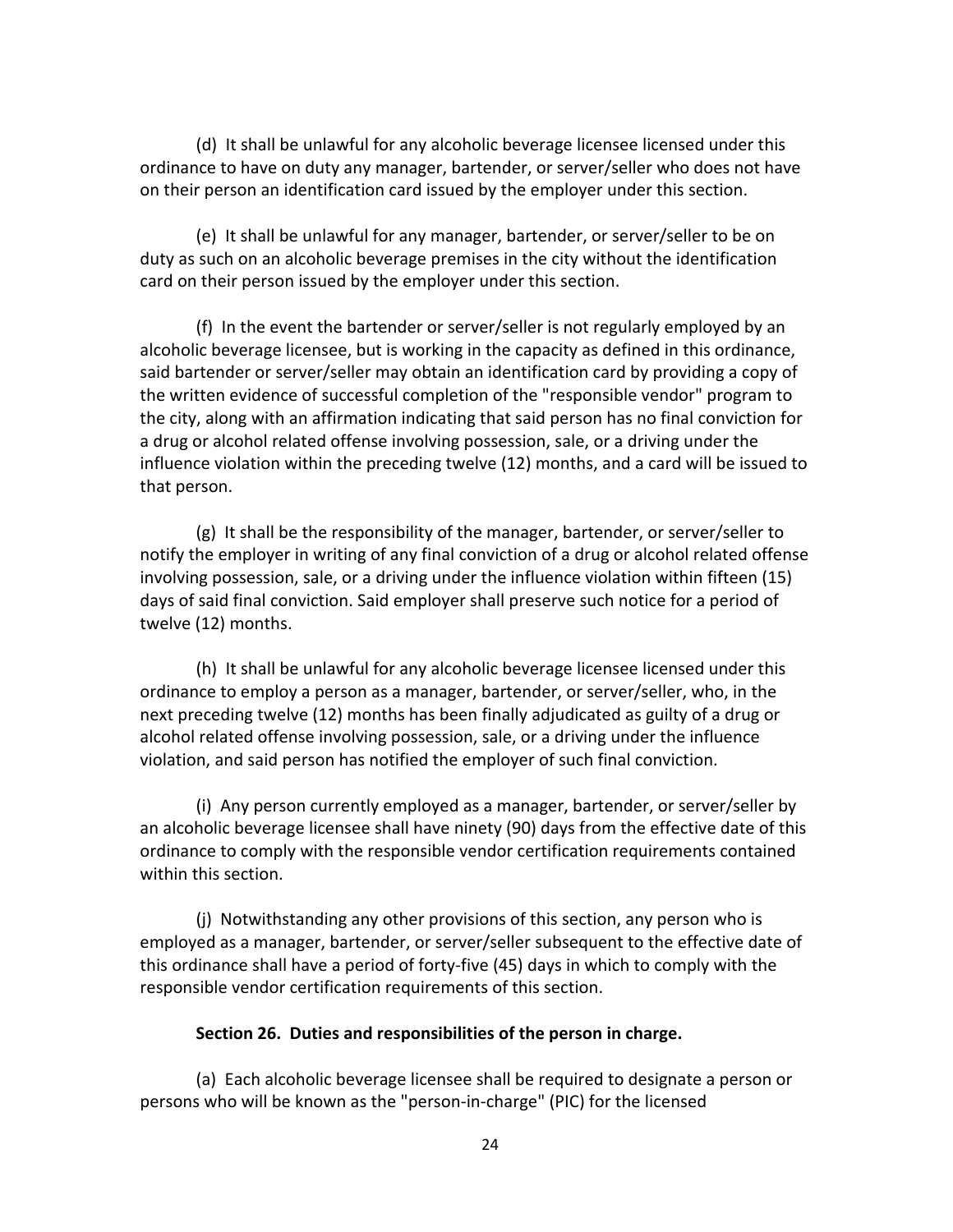establishment. This person or persons shall be responsible for ensuring compliance with the provisions of this ordinance and those of the alcoholic beverage control board during such time as they are functioning in the role as a "person-in-charge" and shall be required to have visibly displayed on their person a card, as issued to the licensee by the city, indicating that they are the "person-in-charge".

(b) Any person who is designated as a "person-in-charge", shall be required to provide written evidence to the employer of their successful completion of the responsible vendor program as conducted through the alcoholic beverage control board, or an alternative responsible vendor program otherwise approved by the city as described elsewhere in this ordinance. Additionally, any such person shall provide an affirmation to the employer that said person has no final conviction for a drug or alcohol related offense involving possession, sale, or driving under the influence violation during the preceding twelve (12) months. Such records as required by this subsection shall be preserved by the employer for a period of twelve (12) months.

(c) It shall be unlawful for any designated "person-in-charge" to be on duty as such on an alcoholic beverage premises in the city without the identification card issued by the city under this section visibly displayed on their person.

(d) It shall be required for any alcoholic beverage licensee licensed under this ordinance, during authorized hours for operation, to have a minimum of one (1) "person-in-charge" on duty on the licensed premises who has the "person-in-charge" card, as issued by the city, visibly displayed on their person. A violation of this requirement shall be unlawful and punishable as such.

(e) Each person designated and approved as a "person-in-charge" shall be required to notify the employer, in writing, within fifteen (15) days of final adjudication of a drug or alcohol related offense involving possession, sale, or a driving under the influence violation in which said person was adjudged guilty. Said employer shall preserve such notice for a period of twelve (12) months.

(f) It shall be unlawful for any alcoholic beverage licensee licensed under this ordinance to employ or utilize as a "person-in-charge" any person who, in the next preceding twelve (12) months has been finally adjudicated as guilty of a drug or alcohol related offense involving possession, sale, or a driving under the influence violation, and said person has notified the employer of such final conviction.

(g) Each such person who will be designated as a person-in-charge shall have ninety (90) days from the effective date of this ordinance to comply with the requirements for the "person-in-charge" card as required in this section. Each such person who will be designated as a "person-in-charge" subsequent to this initial ninety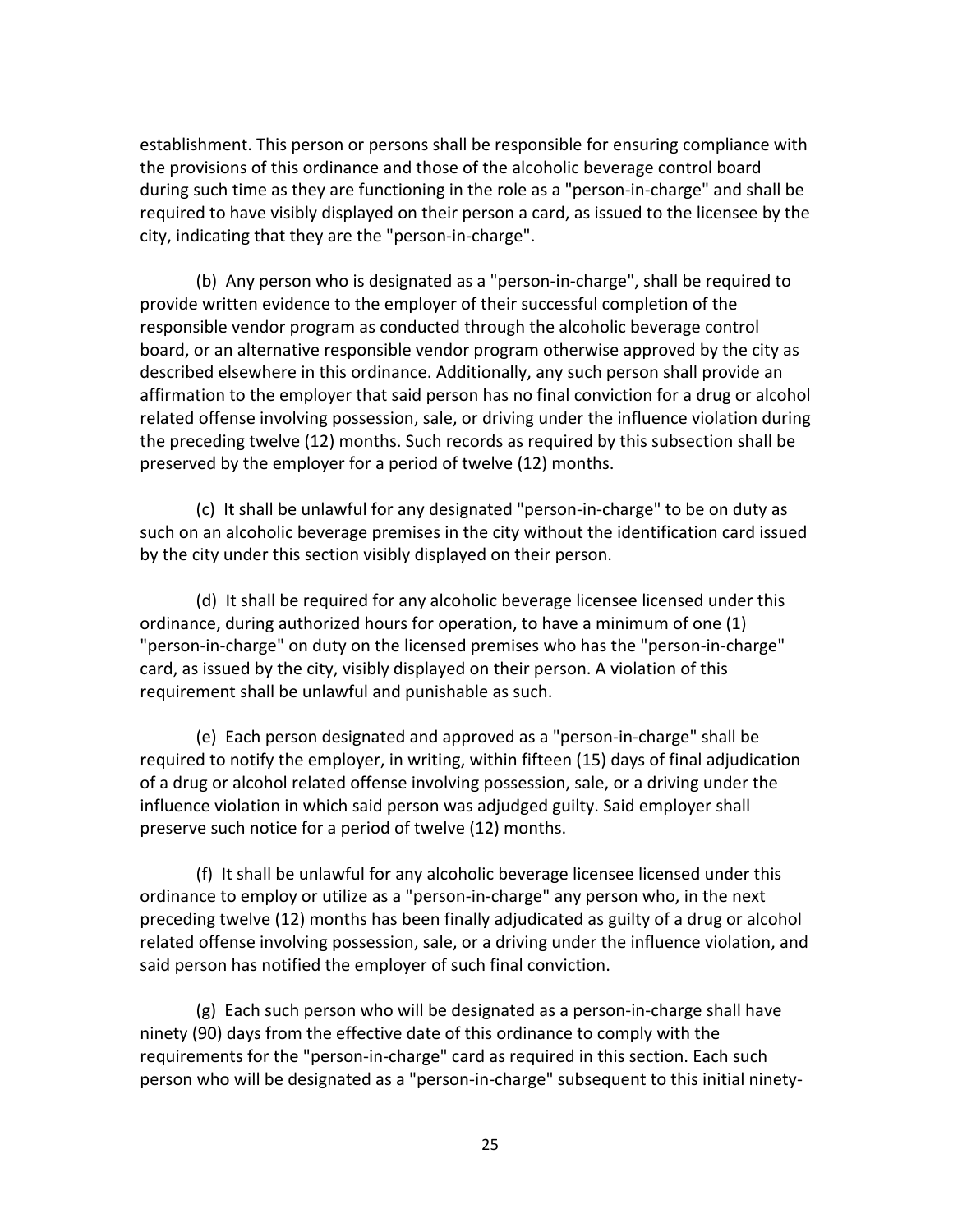day period, shall be required to meet the requirements of this section prior to being designated as such.

(h) The city shall issue one (1) "person-in-charge" card to each current licensee upon their meeting the requirements of this section, or at the time of initial license issuance for applications subsequent to the effective date of this article. Any replacement cards shall be provided to the licensee at a cost of five dollars (\$5.00) per occurrence.

**(i) Inspection** Pursuant to Alabama Alcoholic Beverage Control Board Administrative Code Number 20-X-5-.01 (d); an agreement by invitation from the licensee allowing duly authorized agents of the ABC Board or other duly commissioned law enforcement officers of the state, county, or municipality in which the licensed establishment is located, to enter and search, without a warrant, the licensed premises or any building owned or occupied by the licensee in connection therewith, adjoining, adjacent to or part of the curtilage thereof, whether used as a private dwelling or not, at any time.

(j) Said person shall be at least 21 years of age or older

## **Section 27. Penalties.**

Any person who violates any provision of this ordinance shall be guilty of a misdemeanor and, unless otherwise provided herein, shall, upon conviction or adjudication of guilt, be punished by paying a fine not to exceed \$500 or to be incarcerated for a period not to exceed six (6) months or by both such fine and incarceration.

#### **Section 28. Severability.**

The provisions of this Ordinance are severable so that if any provisions hereof is declared unconstitutional, void or invalid by a court of competent jurisdiction, all other provisions hereof shall not be affected by such declaration and shall remain in full force and effect as though the unconstitutional, void or invalid provision had not been included in the Ordinance as originally adopted.

#### **Section 29. Conflicts with state statutes.**

This Ordinance shall be deemed cumulative with and supplemental to any and all statutes of the State of Alabama regarding the subject matter hereof and to be subordinate to same and in no manner intended to supersede any such statutes of the State of Alabama. Any provision hereof in conflict with any provision of any State statute shall be construed so as to be in harmony with the same where possible and otherwise to be subordinate to and superseded by the provisions of such State statute.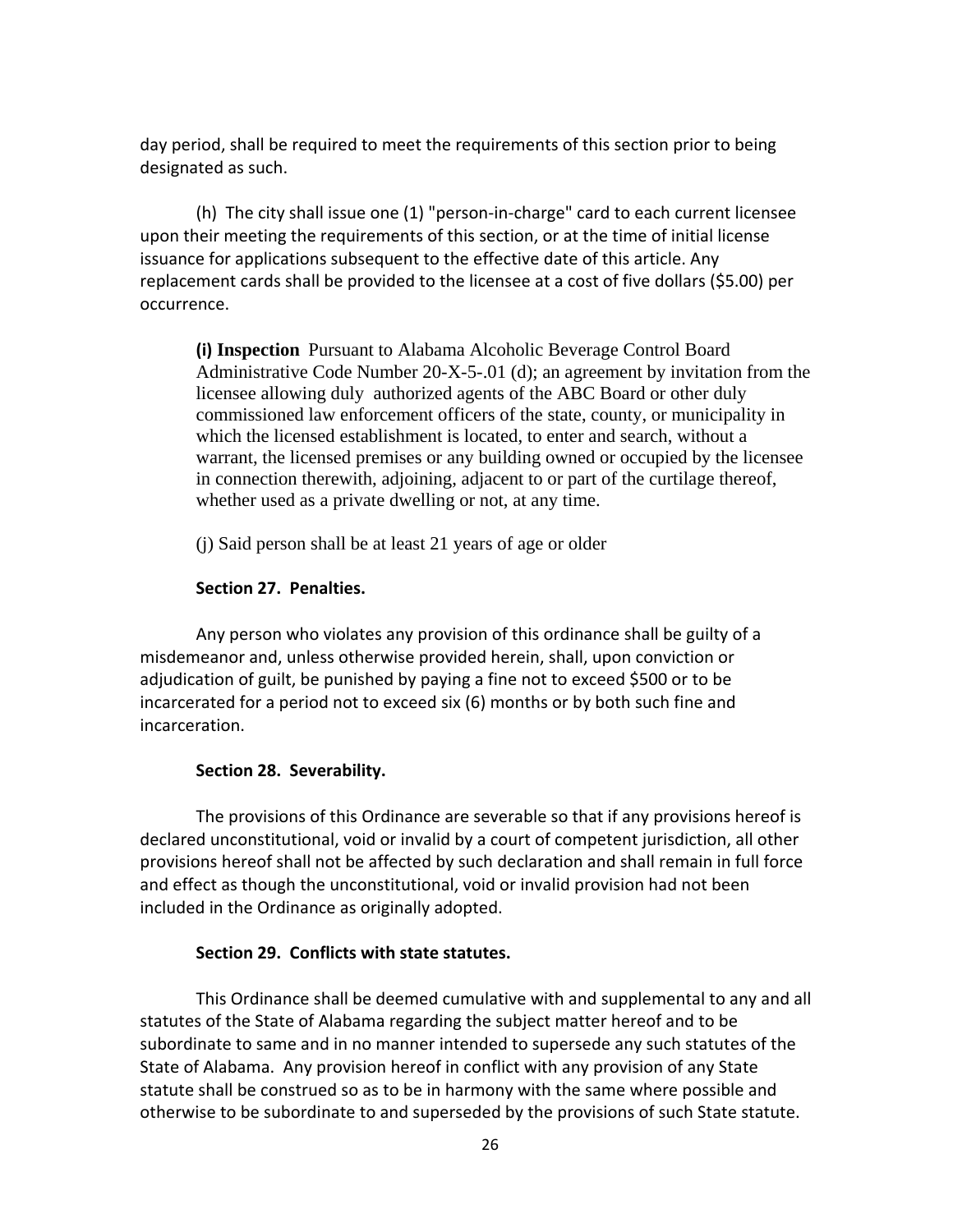## **Section 30. Ordinance Replacement.**

This Ordinance replaces and supersedes any and all prior Ordinances setting forth or dealing with any fees or licenses set forth in this Ordinance.